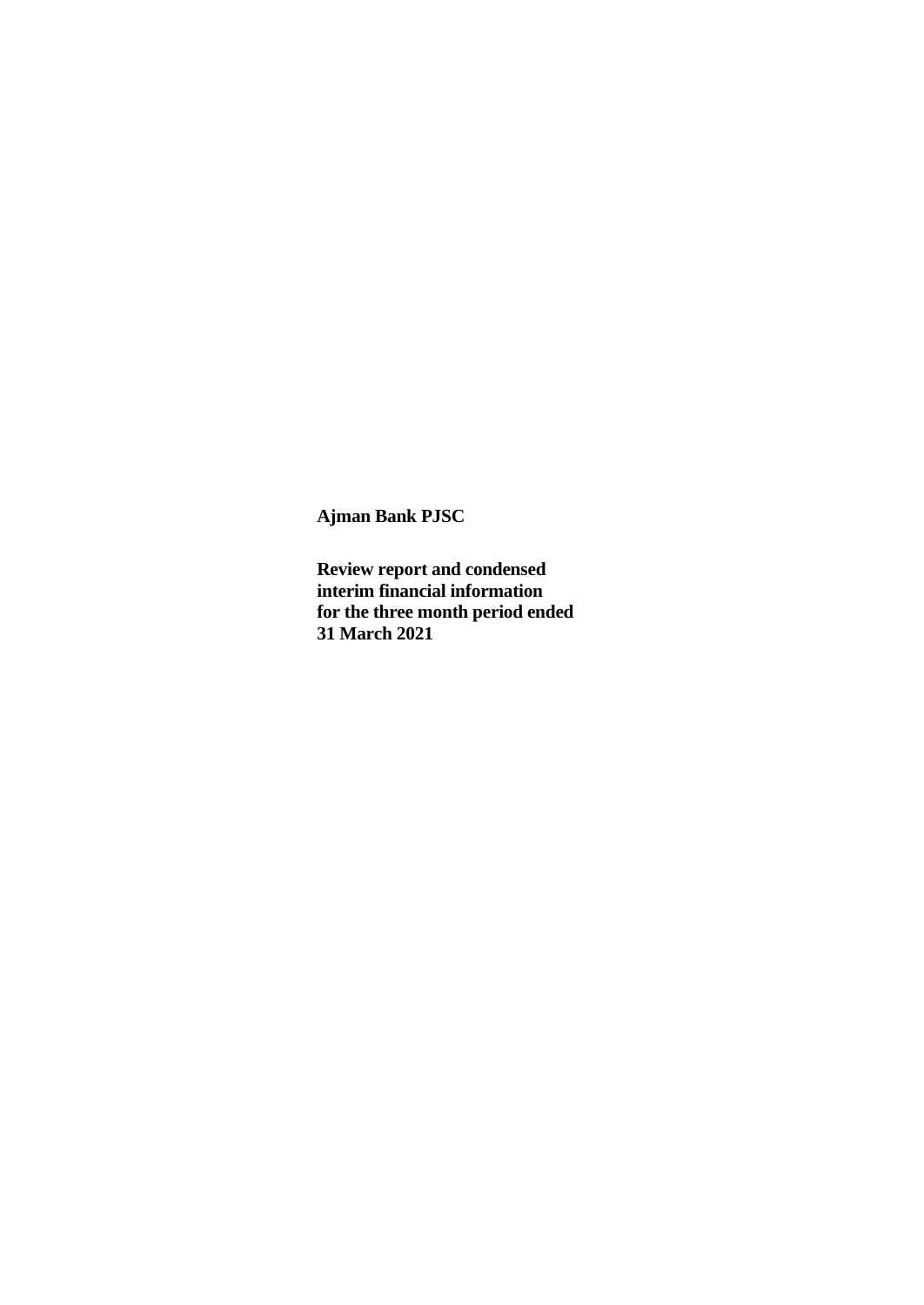| <b>Contents</b>                                                       | Pages                   |
|-----------------------------------------------------------------------|-------------------------|
| Report on review of interim financial information                     | 1                       |
| Condensed interim statement of financial position                     | 2                       |
| Condensed interim income statement (unaudited)                        | $\mathbf{3}$            |
| Condensed interim statement of other comprehensive income (unaudited) | $\overline{\mathbf{4}}$ |
| Condensed interim statement of changes in equity                      | 5                       |
| Condensed interim statement of cash flows (unaudited)                 | 6                       |
| Notes to the condensed interim financial information                  | $7 - 30$                |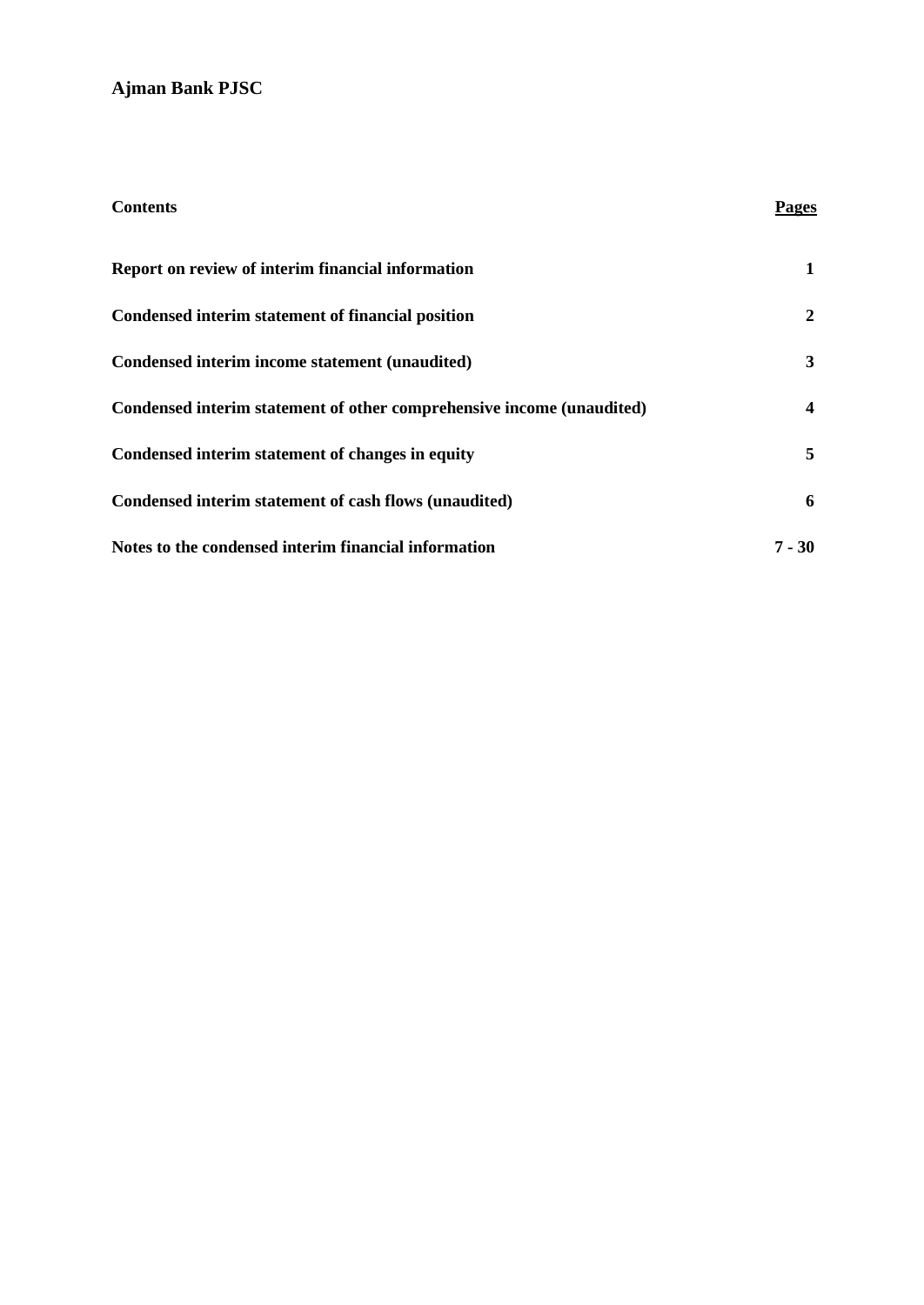

Deloitte & Touche (M.E.) Building 3, Level 6 Emaar Square Downtown Dubai P.O. Box 4254 Dubai United Arab Emirates

Tel: +971 (0) 4 376 8888 Fax:+971 (0) 4 376 8899 www.deloitte.com

#### August 17th, 2016 **REPORT ON REVIEW OF INTERIM FINANCIAL INFORMATION**

**The Board of Directors Ajman Bank PJSC Ajman United Arab Emirates**

#### *Introduction*

We have reviewed the accompanying condensed interim statement of financial position of **Ajman Bank PJSC** (the "Bank"), as at 31 March 2021, and the related condensed interim income statement, condensed interim statement of comprehensive income, condensed interim statement of changes in equity and condensed interim statement of cash flows for the three month period then ended, Management is responsible for the preparation and presentation of this condensed interim financial information in accordance with International Accounting Standard 34 Interim financial reporting. Our responsibility is to express a conclusion on this condensed interim financial information based on our review.

#### *Scope of Review*

We conducted our review in accordance with International Standard on Review Engagements 2410, "Review" of Interim Financial Information Performed by the Independent Auditor of the Entity". A review of interim financial information consists of making inquiries, primarily of persons responsible for financial and accounting matters, and applying analytical and other review procedures. A review is substantially less in scope than an audit conducted in accordance with International Standards on Auditing and consequently does not enable us to obtain assurance that we would become aware of all significant matters that might be identified in an audit. Accordingly, we do not express an audit opinion.

## *Conclusion*

Based on our review, nothing has come to our attention that causes us to believe that the accompanying condensed interim financial information is not prepared, in all material respects, in accordance with International Accounting Standard 34 Interim Financial Reporting.

#### **Deloitte & Touche (M.E.)**

Delettrant

Akbar Ahmad Registration No. 1141 4 May 2021 Dubai United Arab Emirates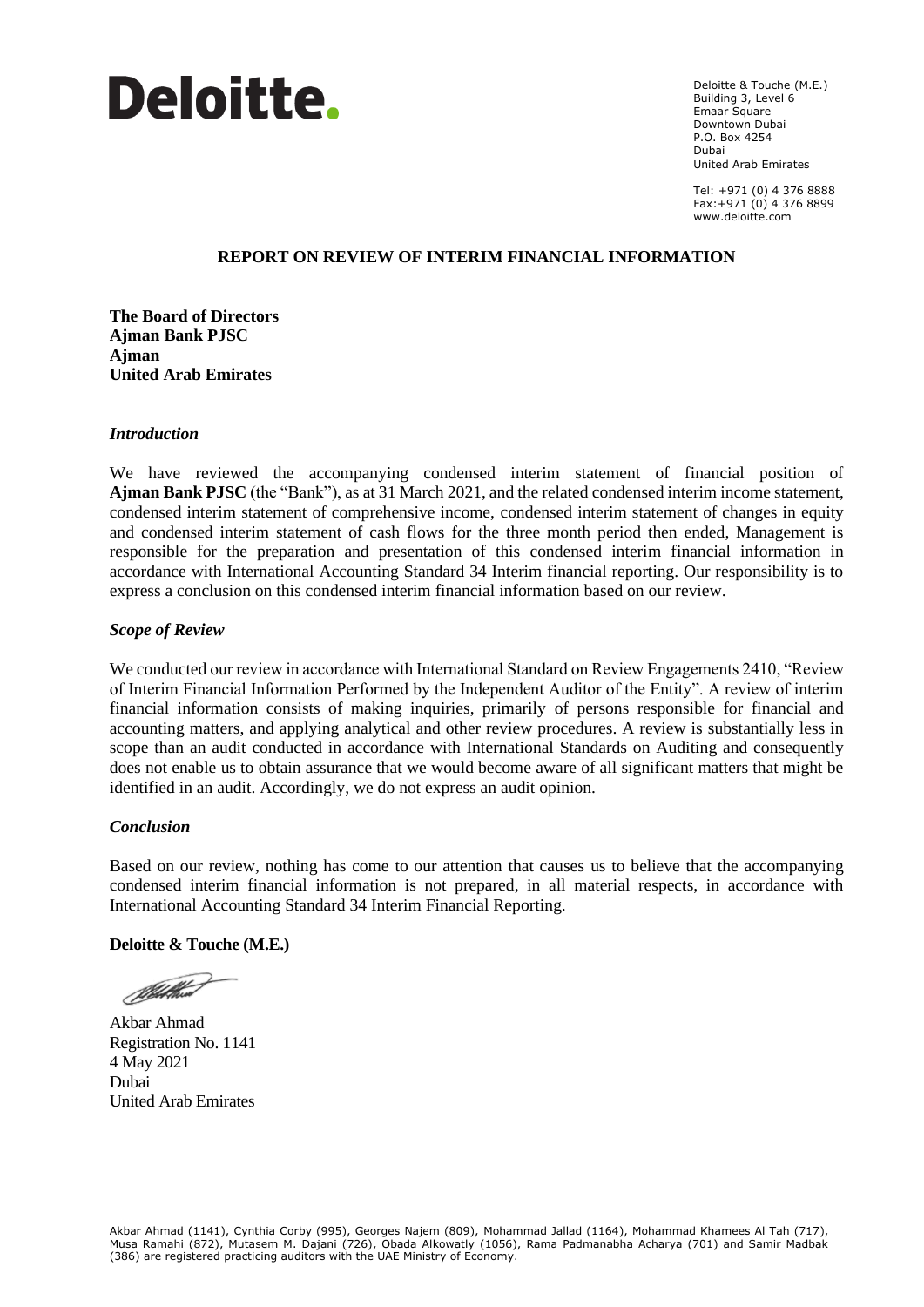## Condensed interim statement of financial position **As at 31 March 2021**

|                                                     | <b>Notes</b> | 31 March<br>2021<br>(unaudited)<br><b>AED'000</b> | 31 December<br>2020<br>(audited)<br>AED'000 |
|-----------------------------------------------------|--------------|---------------------------------------------------|---------------------------------------------|
| <b>ASSETS</b>                                       |              |                                                   |                                             |
| Cash and balances with the Central Bank             | 6            | 1,644,492                                         | 1,722,122                                   |
| Due from banks and other financial institutions     |              | 377,006                                           | 613,271                                     |
| Islamic financing and investing assets, net         | $\tau$       | 16,982,261                                        | 16,960,858                                  |
| Islamic investments securities at FVTOCI            | 8            | 2,075,418                                         | 1,319,691                                   |
| Investment in associate                             | 9            | 174,379                                           | 177,556                                     |
| Investment properties                               | 10           | 343,548                                           | 343,393                                     |
| Property and equipment                              |              | 130,825                                           | 131,141                                     |
| Other Islamic assets                                | $1\bar{1}$   | 239,499                                           | 239,096                                     |
| <b>Total assets</b>                                 |              | 21,967,428                                        | 21,507,128                                  |
| <b>LIABILITIES AND EQUITY</b><br><b>Liabilities</b> |              |                                                   |                                             |
| Islamic customers' deposits                         | 12           | 13,895,014                                        | 14,226,163                                  |
| Due to banks and other financial institutions       |              | 5,258,852                                         | 4,338,583                                   |
| Other liabilities                                   | 13           | 302,164                                           | 439,791                                     |
| <b>Total liabilities</b>                            |              | 19,456,030                                        | 19,004,537                                  |
| <b>Equity</b>                                       |              |                                                   |                                             |
| Share capital                                       | 14           | 2,100,000                                         | 2,100,000                                   |
| <b>Statutory reserve</b>                            |              | 258,508                                           | 258,508                                     |
| Investment fair value reserve                       |              | (87, 852)                                         | (60, 355)                                   |
| General impairment reserve                          | 15           | 80,712                                            | 97,042                                      |
| Retained earnings                                   |              | 160,030                                           | 107,396                                     |
| <b>Total equity</b>                                 |              | 2,511,398                                         | 2,502,591                                   |
| <b>Total liabilities and equity</b>                 |              | 21,967,428                                        | 21,507,128                                  |

To the best of our knowledge, and in accordance with the applicable reporting principles for interim financial reporting, the condensed interim financial information present fairly in all material respects the financial position, financial performance and cash flows of the Bank.

w

H.E. Sheikh Ammar Bin Humaid Al Nuaimi-Chairman

Mohamed Abdulrahman Amiri Chief Executive Officer

The accompanying notes form an integral part of these condensed interim financial statements.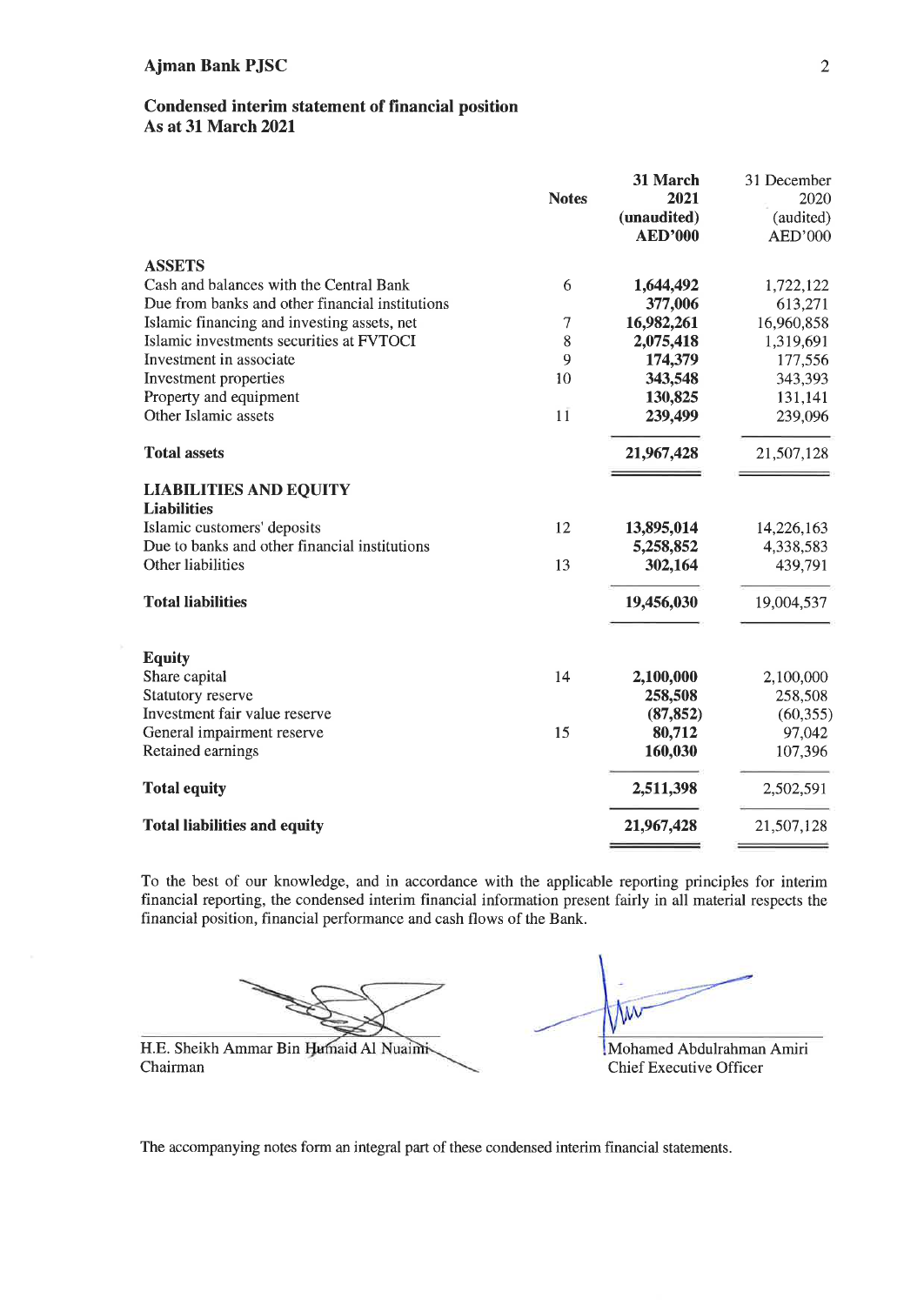# **Condensed interim income statement (unaudited) for the three month period ended 31 March 2021**

|                                                           | <b>Notes</b> | Three month period ended<br>31 March |            |
|-----------------------------------------------------------|--------------|--------------------------------------|------------|
|                                                           |              | 2021                                 | 2020       |
|                                                           |              | <b>AED'000</b>                       | AED'000    |
| <b>Operating income</b>                                   |              |                                      |            |
| Income from Islamic financing and investing assets        | 16           | 181,978                              | 232,036    |
| Income from Islamic investment securities at FVTOCI       |              | 19,959                               | 29,191     |
| Fees, commissions and other income                        |              | 26,385                               | 37,421     |
| Share of results of associate                             | 9            | (2,437)                              | 2,578      |
| Total operating income before depositors' share of profit |              | 225,885                              | 301,226    |
| Depositors' share of profit                               |              | (59, 513)                            | (140,979)  |
| Net operating income                                      |              | 166,372                              | 160,247    |
| <b>Expenses</b>                                           |              |                                      |            |
| Staff costs                                               |              | (48, 490)                            | (55, 731)  |
| General and administrative expenses                       |              | (22, 367)                            | (14, 549)  |
| Depreciation of property and equipment                    |              | (5,925)                              | (6,907)    |
| Impairment charge for financial assets                    | 17           | (58,259)                             | (78, 451)  |
| <b>Total expenses</b>                                     |              | (135, 041)                           | (155, 638) |
| Profit for the period                                     |              | 31,331                               | 4,609      |
| Earnings per share (AED)                                  | 18           | 0.015                                | 0.002      |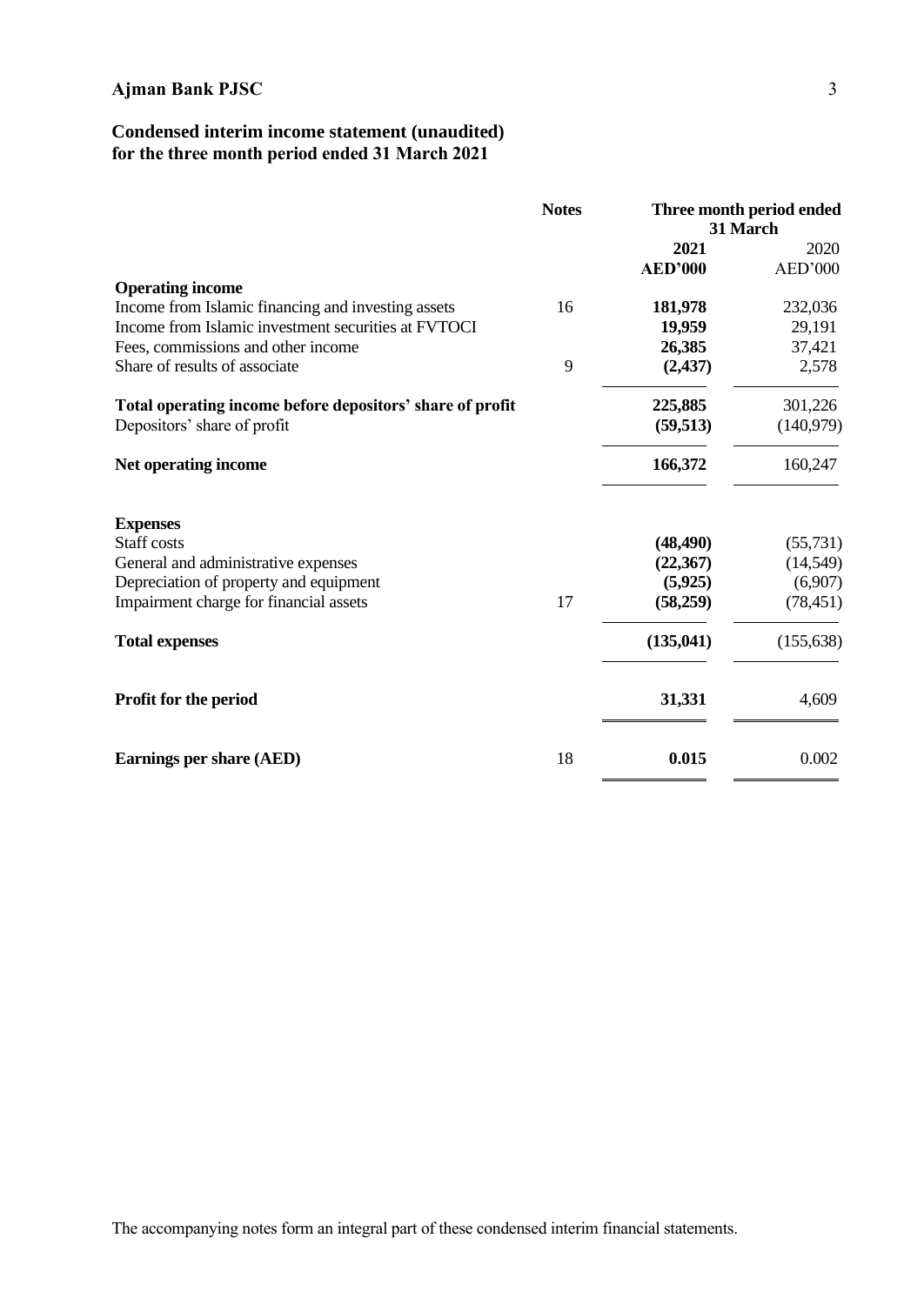# **Condensed interim statement of other comprehensive income (unaudited) for the three month period ended 31 March 2021**

|                                                                                                                                                 | Three month period ended<br>31 March |                 |
|-------------------------------------------------------------------------------------------------------------------------------------------------|--------------------------------------|-----------------|
|                                                                                                                                                 | 2021<br><b>AED'000</b>               | 2020<br>AED'000 |
| Profit for the period                                                                                                                           | 31,331                               | 4,609           |
| Other comprehensive loss                                                                                                                        |                                      |                 |
| Item that will not be reclassified subsequently to profit or loss:                                                                              |                                      |                 |
| Movement in investment fair value reserve for equity<br>instruments at FVTOCI                                                                   | (9,168)                              | (31,500)        |
|                                                                                                                                                 | (9,168)                              | (31,500)        |
| Items that may be reclassified subsequently to profit or loss                                                                                   |                                      |                 |
| Fair value (loss) on investment securities at FVTOCI<br>$-$ sukuk instruments<br>Reclassification adjustments relating to investment securities | (17, 127)                            | (122, 174)      |
| at FVTOCI                                                                                                                                       | (1,202)                              | (4,764)         |
|                                                                                                                                                 | (18, 329)                            | (126,938)       |
| Other comprehensive loss                                                                                                                        | (27, 497)                            | (158, 438)      |
| Total comprehensive income/(loss) for the period                                                                                                | 3,834                                | (153, 829)      |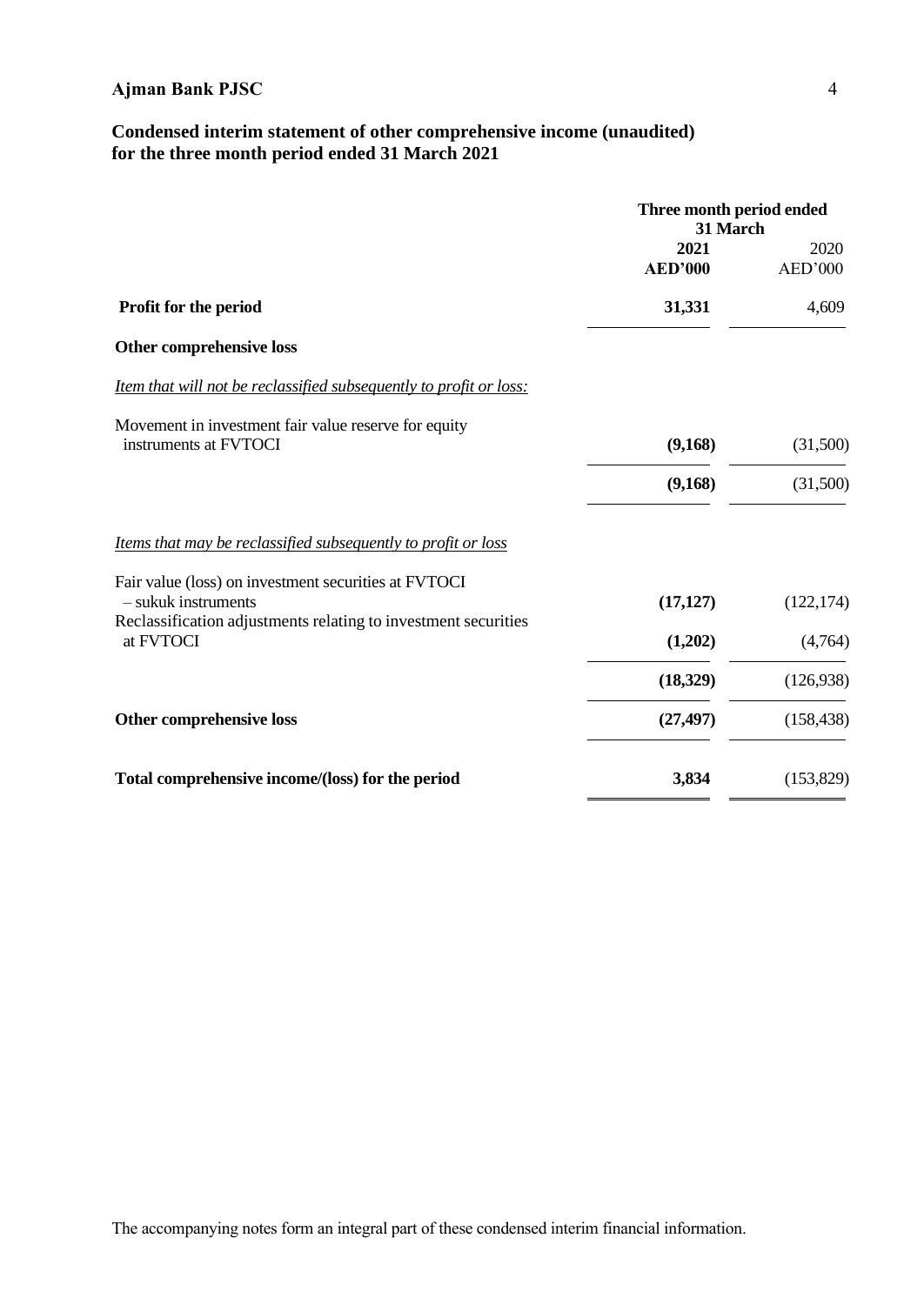# **Condensed interim statement of changes in equity for the three month period ended 31 March 2021**

|                                                                                                                               | <b>Share</b><br>capital<br><b>AED'000</b> | <b>Statutory</b><br>reserve<br><b>AED'000</b> | <b>Investment</b><br>fair value<br>reserve<br><b>AED'000</b> | <b>General</b><br>impairment<br>reserve<br><b>AED'000</b> | <b>Retained</b><br>earnings<br><b>AED'000</b> | <b>Total</b><br><b>AED'000</b> |
|-------------------------------------------------------------------------------------------------------------------------------|-------------------------------------------|-----------------------------------------------|--------------------------------------------------------------|-----------------------------------------------------------|-----------------------------------------------|--------------------------------|
| At 1 January 2020 (audited)                                                                                                   | 2,100,000                                 | 253,168                                       | (7,256)                                                      | 111,583                                                   | 54,824                                        | 2,512,319                      |
| Profit for the period<br>Other comprehensive loss                                                                             |                                           |                                               | (158, 438)                                                   |                                                           | 4,609                                         | 4,609<br>(158, 438)            |
| Total comprehensive (loss)/income for the period<br>Transfer from impairment reserve (Note 15)                                |                                           |                                               | (158, 438)                                                   | (48,730)                                                  | 4,609<br>48,730                               | (153, 829)                     |
| At 31 March 2020 (unaudited)                                                                                                  | 2,100,000                                 | 253,168                                       | (165, 694)                                                   | 62,853                                                    | 108,163                                       | 2,358,490                      |
| At 1 January 2021 (audited)                                                                                                   | 2,100,000                                 | 258,508                                       | (60, 355)                                                    | 97,042                                                    | 107,396                                       | 2,502,591                      |
| Profit for the period<br>Other comprehensive loss                                                                             |                                           |                                               | (27, 497)                                                    |                                                           | 31,331                                        | 31,331<br>(27, 497)            |
| Total comprehensive (loss)/income for the period<br>Transfer from impairment reserve (Note 15)<br>Reversal of Zakat liability |                                           |                                               | (27, 497)                                                    | (16,330)                                                  | 31,331<br>16,330<br>4,973                     | 3,834<br>4,973                 |
| At 31 March 2021 (unaudited)                                                                                                  | 2,100,000                                 | 258,508                                       | (87, 852)                                                    | 80,712                                                    | 160,030                                       | 2,511,398                      |

The accompanying notes form an integral part of these condensed interim financial information.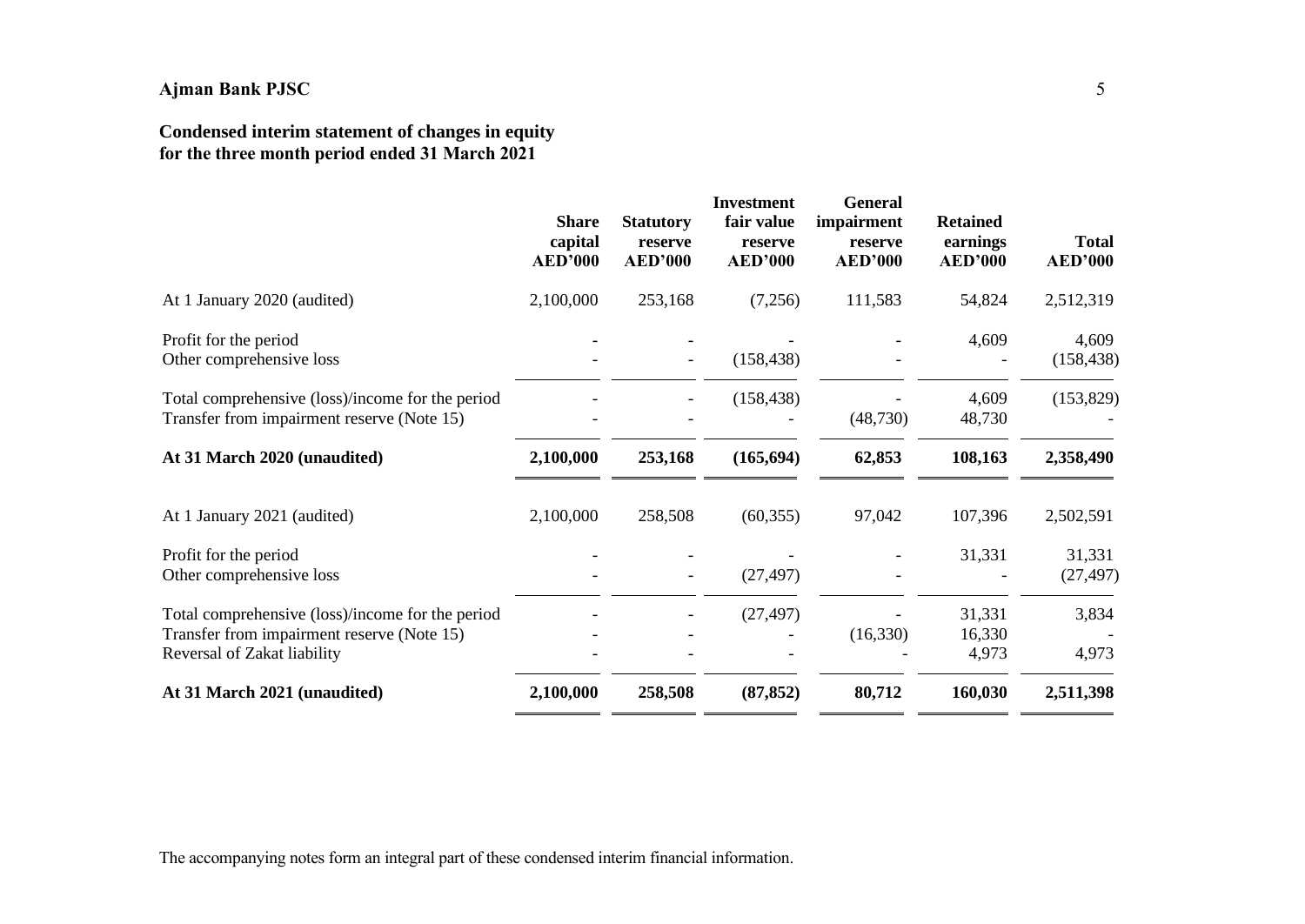# **Condensed interim statement of cash flows (unaudited) for the three month period ended 31 March 2021**

|                                                                        | Three month period ended |            |
|------------------------------------------------------------------------|--------------------------|------------|
|                                                                        | 31 March                 |            |
|                                                                        | 2021                     | 2020       |
|                                                                        | <b>AED'000</b>           | AED'000    |
| <b>Cash flows from operating activities</b>                            |                          |            |
| Profit for the period                                                  | 31,331                   | 4,609      |
| Adjustments for:                                                       |                          |            |
| Depreciation of property and equipment                                 | 5,925                    | 6,907      |
| Impairment charge for financial assets                                 | 58,259                   | 78,451     |
| Income from investment securities                                      | (17, 774)                | (23, 681)  |
| Realized gain on disposal of investment securities                     | (2, 185)                 | (5,510)    |
| Share of results of associate                                          | 2,437                    | (2,578)    |
| Operating cash flows before changes in operating                       |                          |            |
| assets and liabilities                                                 | 77,993                   | 58,198     |
| Changes in operating assets and liabilities:                           |                          |            |
| Increase in Islamic financing and investing assets                     | (78, 757)                | (404, 128) |
| (Increase)/decrease in due from banks and other financial institutions | (18, 934)                | 46,342     |
| (Increase)/decrease in statutory deposit with the Central Bank         | (41,703)                 | 27,979     |
| Decrease in International murabahat with the Central Bank              | 640,000                  | 720,000    |
| (Increase)/decrease in other Islamic assets                            | (1,017)                  | 91,505     |
| Decrease in Islamic customers' deposits                                | (331, 149)               | (48, 837)  |
| Increase/(decrease) in due to banks and other financial institutions   | 920,269                  | (148, 391) |
| Decrease in other liabilities                                          | (129, 985)               | (34,215)   |
| Net cash generated from operating activities                           | 1,036,717                | 308,453    |
| <b>Cash flows from investing activities</b>                            |                          |            |
| Purchase of investment securities                                      | (1,101,824)              | (568, 022) |
| Proceeds from sale of investment securities                            | 318,077                  | 839,495    |
| Profit income received on investment securities                        | 17,314                   | 21,572     |
| Purchase of property and equipment                                     | (5,609)                  | (6, 434)   |
| Dividend income received from associates                               | 740                      | 2,273      |
| Additions to investment properties                                     | (155)                    | (3,066)    |
| Proceeds from disposal of investment in subsidiary                     |                          | 124,897    |
| Net cash (used in)/generated from investing activities                 | (771, 457)               | 410,715    |
| Net increase in cash and cash equivalents                              | 265,260                  | 719,168    |
| Cash and cash equivalents at the beginning of the period               | 589,565                  | 809,715    |
| Cash and cash equivalents at the end of the period (Note 6)            | 854,825                  | 1,528,883  |

The accompanying notes form an integral part of these condensed interim financial statements.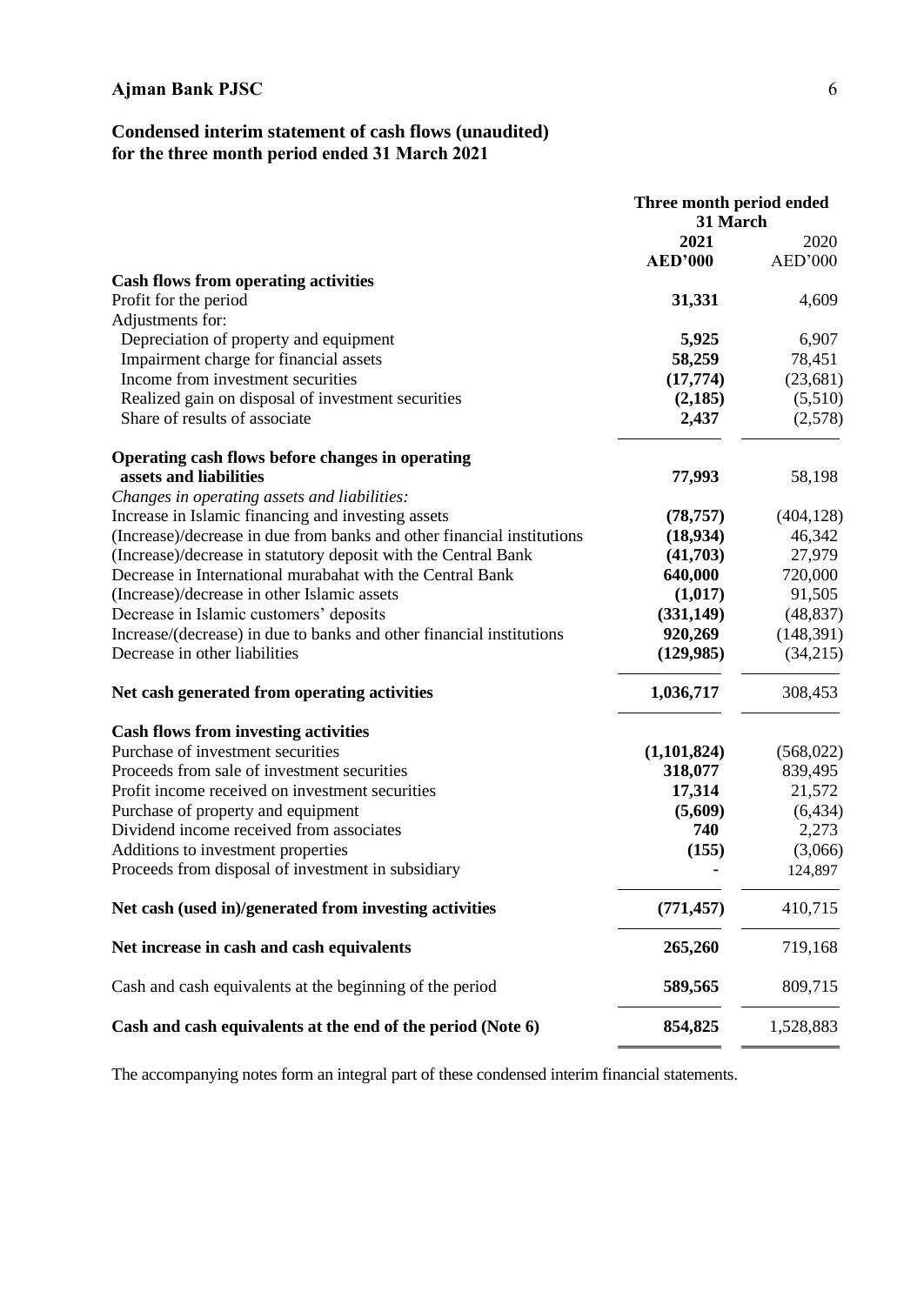# **Notes to the condensed interim financial statements for the three months period ended 31 March 2021**

#### **1. Legal status and activities**

Ajman Bank PJSC (the "Bank") was incorporated as a Public Joint Stock Company. The registered address of the Bank is P.O. Box 7770, Ajman, United Arab Emirates ("UAE"). The Bank was legally incorporated on 17 April 2008 and was registered with the Securities and Commodities Authority ("SCA") on 12 September 2008 and obtained a license from the Central Bank of the UAE to operate as a Head Office on 14 September 2008. On 1 December 2008, the Bank obtained a branch banking license from UAE Central Bank and commenced its operations on 22 December 2008.

In addition to its Head office in Ajman, the Bank operates through nine branches and two pay offices in the UAE. The financial statements combine the activities of the Bank's head office and its branches.

The principal activities of the Bank are to undertake banking, financing and investing activities through various Islamic financing and investment products such as Murabaha, Mudarba, Musharika, Wakala, Sukuk and Ijarah. The activities of the Bank are conducted in accordance with the Islamic Sharia'a principles and within the provisions of its Memorandum and Articles of Association.

# **2. Application of new and revised International Financial Reporting Standards ("IFRS")**

## *2.1 New and revised IFRS applied with no material effect on the condensed interim financial statements*

The following new and revised IFRS, which became effective for annual periods beginning on or after 1 January 2021, have been adopted in these financial statements. The application of these revised IFRS has not had any material impact on the amounts reported for the current and prior years but may affect the accounting for future transactions or arrangements.

#### **New and revised IFRS Summary**

Interest Rate Benchmark Reform — Phase 2 (Amendments to IFRS 9 Financial Instruments, IAS 39 Financial Instruments: Recognition and Measurement, IFRS 7 Financial Instruments Disclosures, IFRS 4 Insurance Contracts and IFRS 16 Leases)

Amendments to IFRS 16 *Leases* relating to Covid-19-Related Rent Concessions

The amendments in Interest Rate Benchmark Reform — Phase 2 (Amendments to IFRS 9, IAS 39, IFRS 7, IFRS 4 and IFRS 16) introduce a practical expedient for modifications required by the reform, clarify that hedge accounting is not discontinued solely because of the IBOR reform, and introduce disclosures that allow users to understand the nature and extent of risks arising from the IBOR reform to which the entity is exposed to and how the entity manages those risks as well as the entity's progress in transitioning from IBORs to alternative benchmark rates, and how the entity is managing this transition.

The amendment provides lessees with an exemption from assessing whether a COVID-19-related rent concession is a lease modification.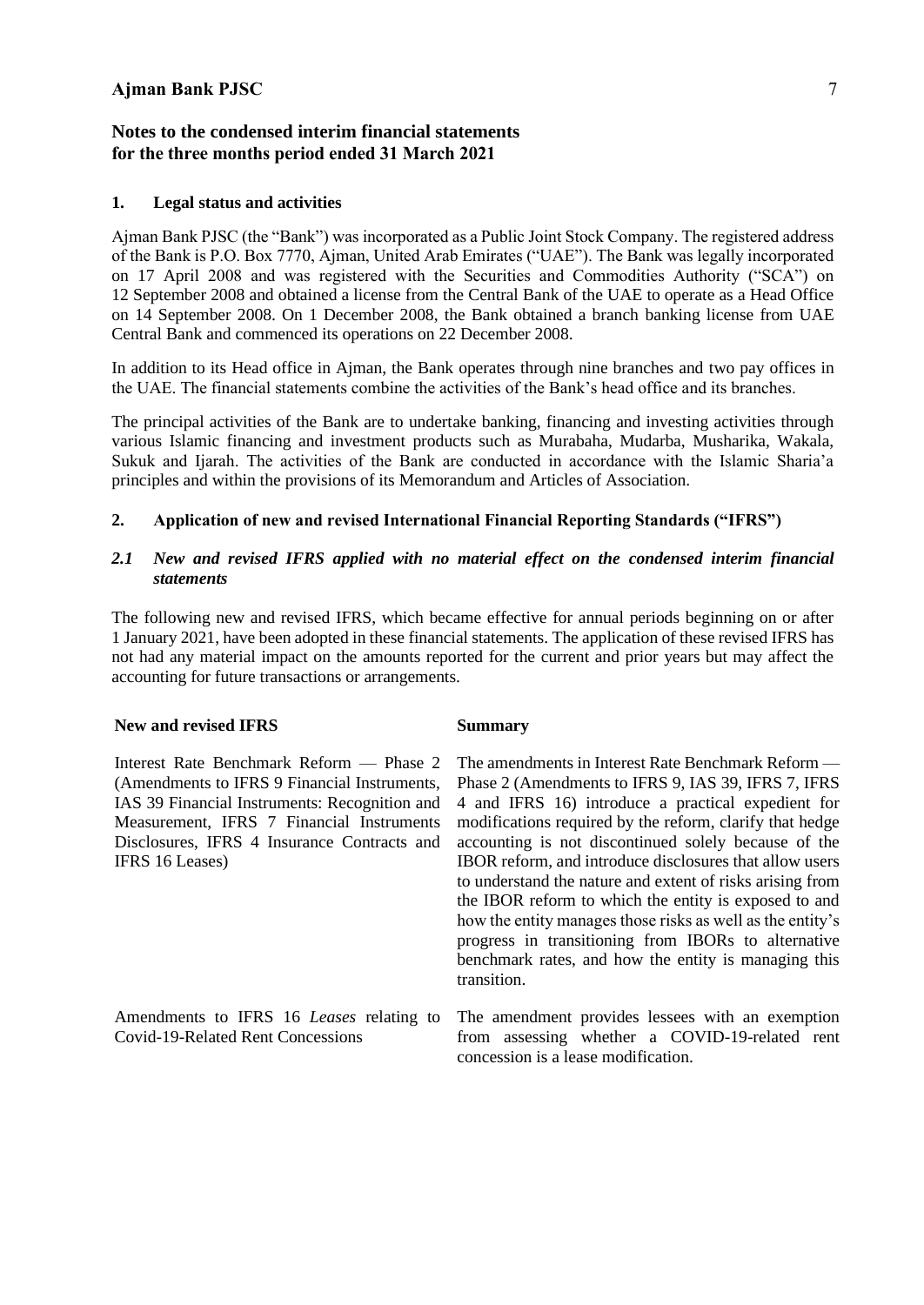## **2. Application of new and revised International Financial Reporting Standards ("IFRS") (continued)**

## *2.2 New and revised IFRSs in issue but not yet effective*

The Bank has not early adopted the following new and revised standards that have been issued but are not yet effective. The management is in the process of assessing the impact of the new requirements.

| <b>New and revised IFRS</b>                                                                                                                                                                                                                                                                                                                                                                                                   | <b>Effective for</b><br>annual periods<br>beginning on or after |
|-------------------------------------------------------------------------------------------------------------------------------------------------------------------------------------------------------------------------------------------------------------------------------------------------------------------------------------------------------------------------------------------------------------------------------|-----------------------------------------------------------------|
| Amendments to IAS 16 Property, Plant and Equipment relating to Proceeds<br>before Intended Use                                                                                                                                                                                                                                                                                                                                | 1 January 2022                                                  |
| The amendments prohibit deducting from the cost of an item of property, plant<br>and equipment any proceeds from selling items produced while bringing that<br>asset to the location and condition necessary for it to be capable of operating<br>in the manner intended by management. Instead, an entity recognises the<br>proceeds from selling such items, and the cost of producing those items, in<br>profit or loss.   |                                                                 |
| Annual Improvements to IFRS Standards 2018 - 2020                                                                                                                                                                                                                                                                                                                                                                             | 1 January 2022                                                  |
| Makes amendments to the following standards:                                                                                                                                                                                                                                                                                                                                                                                  |                                                                 |
| IFRS 1 First-Time Adoption of International Financial Reporting<br>$\bullet$<br>Standards – The amendment permits a subsidiary that applies paragraph<br>D16(a) of IFRS 1 to measure cumulative translation differences using the<br>amounts reported by its parent, based on the parent's date of transition to<br>IFRSs.                                                                                                    |                                                                 |
| IFRS 9 Financial Instruments – The amendment clarifies which fees an<br>entity includes when it applies the '10 per cent' test in paragraph B3.3.6<br>of IFRS 9 in assessing whether to derecognise a financial liability. An<br>entity includes only fees paid or received between the entity (the<br>borrower) and the lender, including fees paid or received by either the<br>entity or the lender on the other's behalf. |                                                                 |
| IFRS 16 Leases – The amendment to Illustrative Example 13<br>accompanying IFRS 16 removes from the example the illustration of the<br>reimbursement of leasehold improvements by the lessor in order to<br>resolve any potential confusion regarding the treatment of lease<br>incentives that might arise because of how lease incentives are illustrated<br>in that example.                                                |                                                                 |
| IAS 41 Agriculture - The amendment removes the requirement in<br>$\bullet$<br>paragraph 22 of IAS 41 for entities to exclude taxation cash flows when<br>measuring the fair value of a biological asset using a present value<br>technique.                                                                                                                                                                                   |                                                                 |
| Amendments to IFRS 3 Business Combinations relating to Reference to the<br><b>Conceptual Framework</b>                                                                                                                                                                                                                                                                                                                        | 1 January 2022                                                  |

The amendments update an outdated reference to the Conceptual Framework in IFRS 3 without significantly changing the requirements in the standard.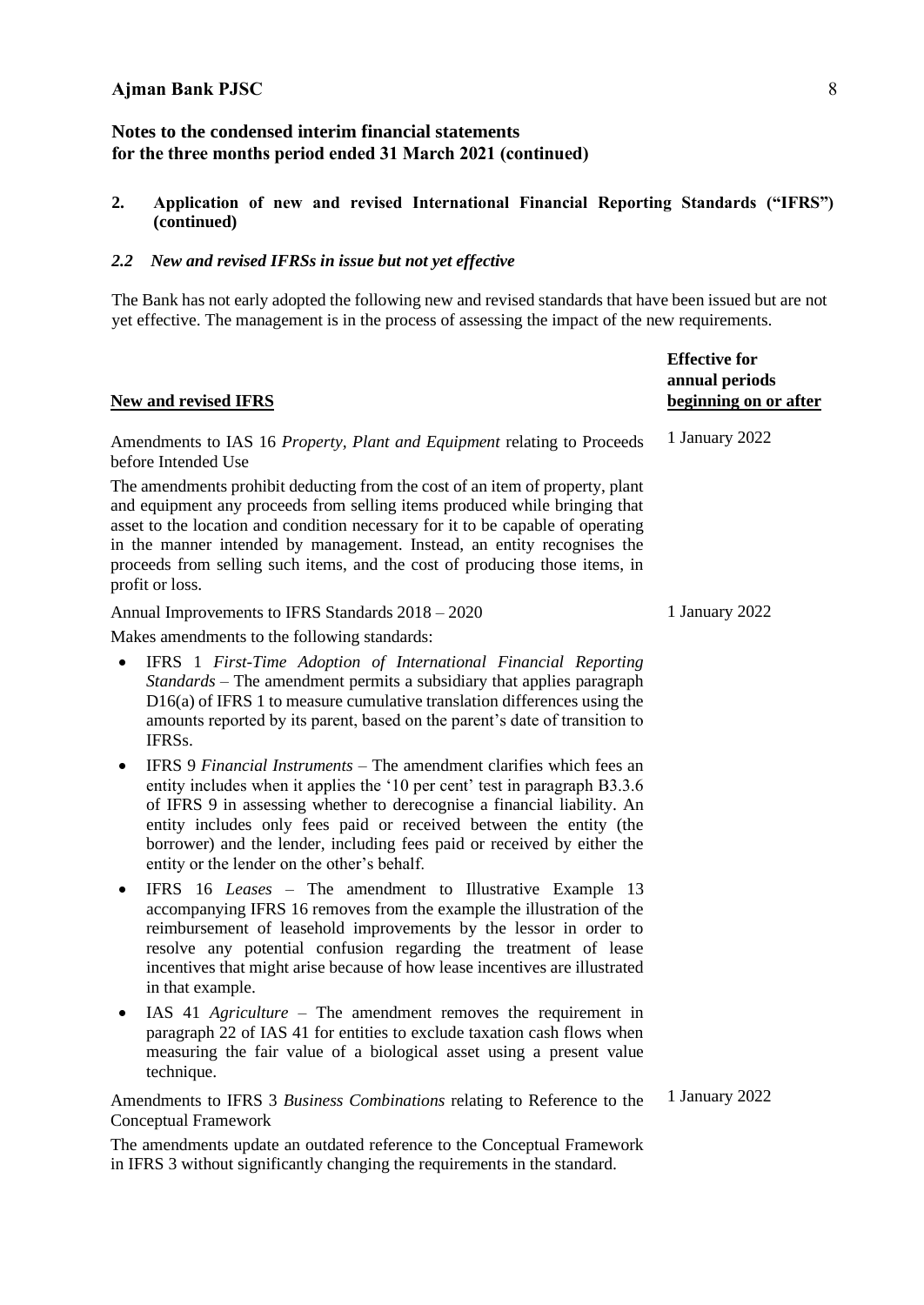- **2. Application of new and revised International Financial Reporting Standards ("IFRS") (continued)**
- *2.2 New and revised IFRSs in issue but not yet effective (continued)*

| <b>New and revised IFRS</b>                                                                                                                                                                                                                                                                                                                                                                                                                                                                                                | <b>Effective for</b><br>annual periods<br>beginning on or after |
|----------------------------------------------------------------------------------------------------------------------------------------------------------------------------------------------------------------------------------------------------------------------------------------------------------------------------------------------------------------------------------------------------------------------------------------------------------------------------------------------------------------------------|-----------------------------------------------------------------|
| Amendments to IAS 37 Provisions, Contingent Liabilities and Contingent<br>Assets relating to Onerous Contracts - Cost of Fulfilling a Contract                                                                                                                                                                                                                                                                                                                                                                             | 1 January 2022                                                  |
| The amendments specify that the 'cost of fulfilling' a contract comprises the<br>'costs that relate directly to the contract'. Costs that relate directly to a contract<br>can either be incremental costs of fulfilling that contract (examples would be<br>direct labour, materials) or an allocation of other costs that relate directly to<br>fulfilling contracts (an example would be the allocation of the depreciation<br>charge for an item of property, plant and equipment used in fulfilling the<br>contract). |                                                                 |
| <b>IFRS 17 Insurance Contracts</b>                                                                                                                                                                                                                                                                                                                                                                                                                                                                                         | 1 January 2023                                                  |
| IFRS 17 requires insurance liabilities to be measured at a current fulfillment<br>value and provides a more uniform measurement and presentation approach<br>for all insurance contracts. These requirements are designed to achieve the goal<br>of a consistent, principle-based accounting for insurance contracts. IFRS 17<br>supersedes IFRS 4 Insurance Contracts as of 1 January 2023.                                                                                                                               |                                                                 |
| Amendments to IFRS 17 Insurance Contracts                                                                                                                                                                                                                                                                                                                                                                                                                                                                                  | 1 January 2023                                                  |
| Amends IFRS 17 to address concerns and implementation challenges that<br>were identified after IFRS 17 Insurance Contracts was published in 2017.<br>The main changes are:                                                                                                                                                                                                                                                                                                                                                 |                                                                 |
| Deferral of the date of initial application of IFRS 17 by two years to<br>$\bullet$<br>annual periods beginning on or after 1 January 2023.                                                                                                                                                                                                                                                                                                                                                                                |                                                                 |
| Additional scope exclusion for credit card contracts and similar<br>٠<br>contracts that provide insurance coverage as well as optional scope<br>exclusion for loan contracts that transfer significant insurance risk.                                                                                                                                                                                                                                                                                                     |                                                                 |
| Recognition of insurance acquisition cash flows relating to expected<br>٠<br>contract renewals, including transition provisions and guidance for<br>insurance acquisition cash flows recognised in a business acquired in a<br>business combination.                                                                                                                                                                                                                                                                       |                                                                 |
| Clarification of the application of IFRS 17 in interim financial<br>statements allowing an accounting policy choice at a reporting entity<br>level.                                                                                                                                                                                                                                                                                                                                                                        |                                                                 |
| Clarification of the application of contractual service margin (CSM)<br>attributable to investment-return service and investment-related service<br>and changes to the corresponding disclosure requirements.                                                                                                                                                                                                                                                                                                              |                                                                 |
| Extension of the risk mitigation option to include reinsurance contracts<br>held and non-financial derivatives.                                                                                                                                                                                                                                                                                                                                                                                                            |                                                                 |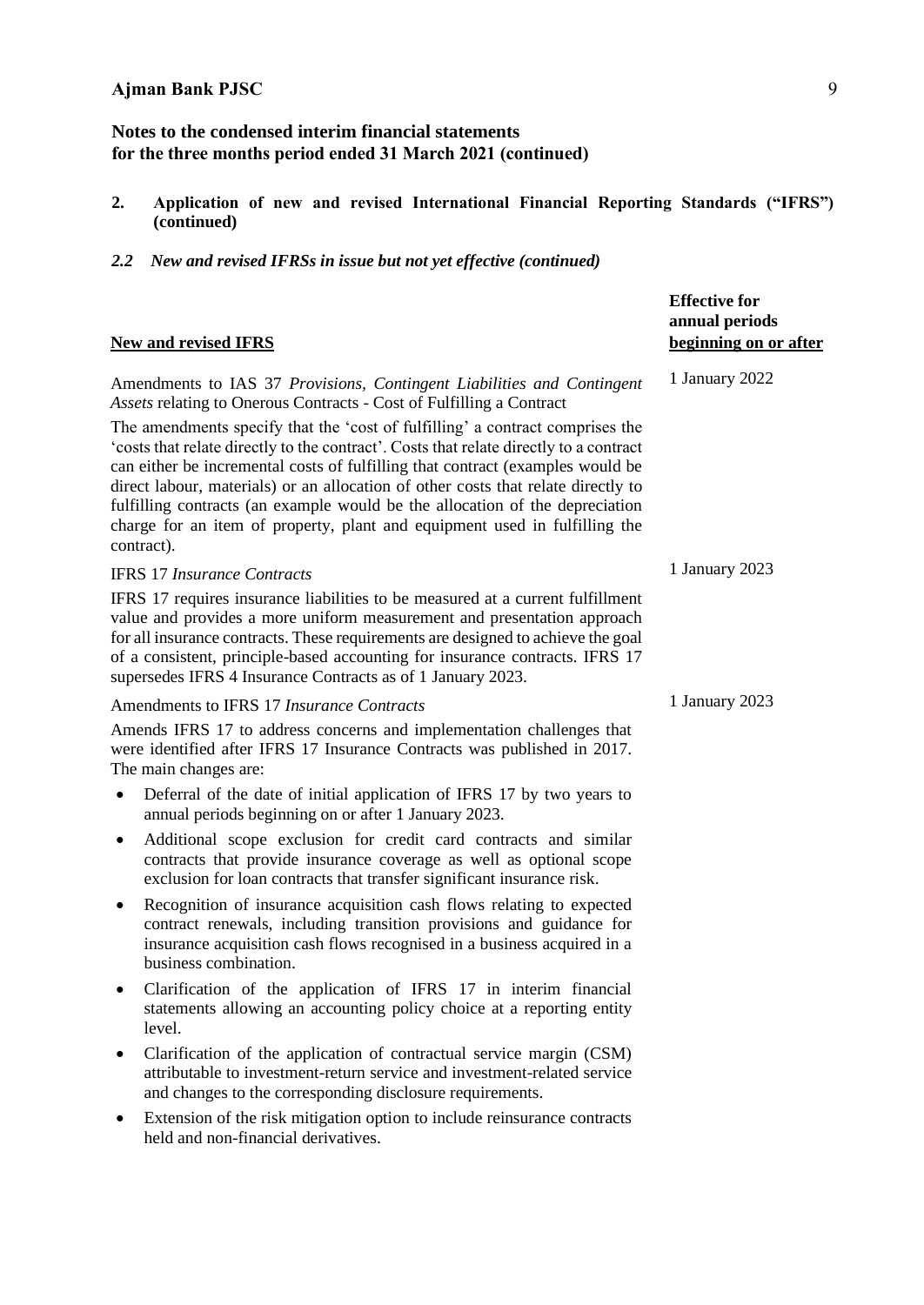- **2. Application of new and revised International Financial Reporting Standards ("IFRS") (continued)**
- *2.2 New and revised IFRSs in issue but not yet effective (continued)*

| <b>New and revised IFRS</b>                                                                                                                                                                                                                                                                                                                                                                                                                                                   | annual periods<br>beginning on or after |
|-------------------------------------------------------------------------------------------------------------------------------------------------------------------------------------------------------------------------------------------------------------------------------------------------------------------------------------------------------------------------------------------------------------------------------------------------------------------------------|-----------------------------------------|
| Amendments to IFRS 17 Insurance Contracts (continued)                                                                                                                                                                                                                                                                                                                                                                                                                         | 1 January 2023                          |
| Amendments to require an entity that at initial recognition recognises<br>losses on onerous insurance contracts issued to also recognise a gain on<br>reinsurance contracts held.                                                                                                                                                                                                                                                                                             |                                         |
| Simplified presentation of insurance contracts in the statement of<br>٠<br>financial position so that entities would present insurance contract assets<br>and liabilities in the statement of financial position determined using<br>portfolios of insurance contracts rather than groups of insurance<br>contracts.                                                                                                                                                          |                                         |
| Additional transition relief for business combinations and additional<br>٠<br>transition relief for the date of application of the risk mitigation option<br>and the use of the fair value transition approach.                                                                                                                                                                                                                                                               |                                         |
| Amendments to IAS 1 Presentation of Financial Statements relating to<br>Classification of Liabilities as Current or Non-Current                                                                                                                                                                                                                                                                                                                                               | 1 January 2023                          |
| The amendments aim to promote consistency in applying the requirements<br>by helping companies determine whether, in the statement of financial<br>position, debt and other liabilities with an uncertain settlement date should<br>be classified as current (due or potentially due to be settled within one year)<br>or non-current.                                                                                                                                        |                                         |
| Amendments to IFRS 4 <i>Insurance Contracts</i> Extension of the Temporary<br>Exemption from Applying IFRS 9                                                                                                                                                                                                                                                                                                                                                                  | 1 January 2023                          |
| The amendment changes the fixed expiry date for the temporary exemption<br>in IFRS 4 from applying IFRS 9 Financial Instruments, so that entities would<br>be required to apply IFRS 9 for annual periods beginning on or after 1 January<br>2023.                                                                                                                                                                                                                            |                                         |
| Amendments to IAS 1 Presentation of Financial Statements and IFRS<br><b>Practice Statement 2</b>                                                                                                                                                                                                                                                                                                                                                                              | 1 January 2023                          |
| The amendments require that an entity discloses its material accounting<br>policies, instead of its significant accounting policies. Further amendments<br>explain how an entity can identify a material accounting policy. Examples of<br>when an accounting policy is likely to be material are added. To support the<br>amendment, the Board has also developed guidance and examples to explain<br>and demonstrate the application of the 'four-step materiality process' |                                         |

**Effective for**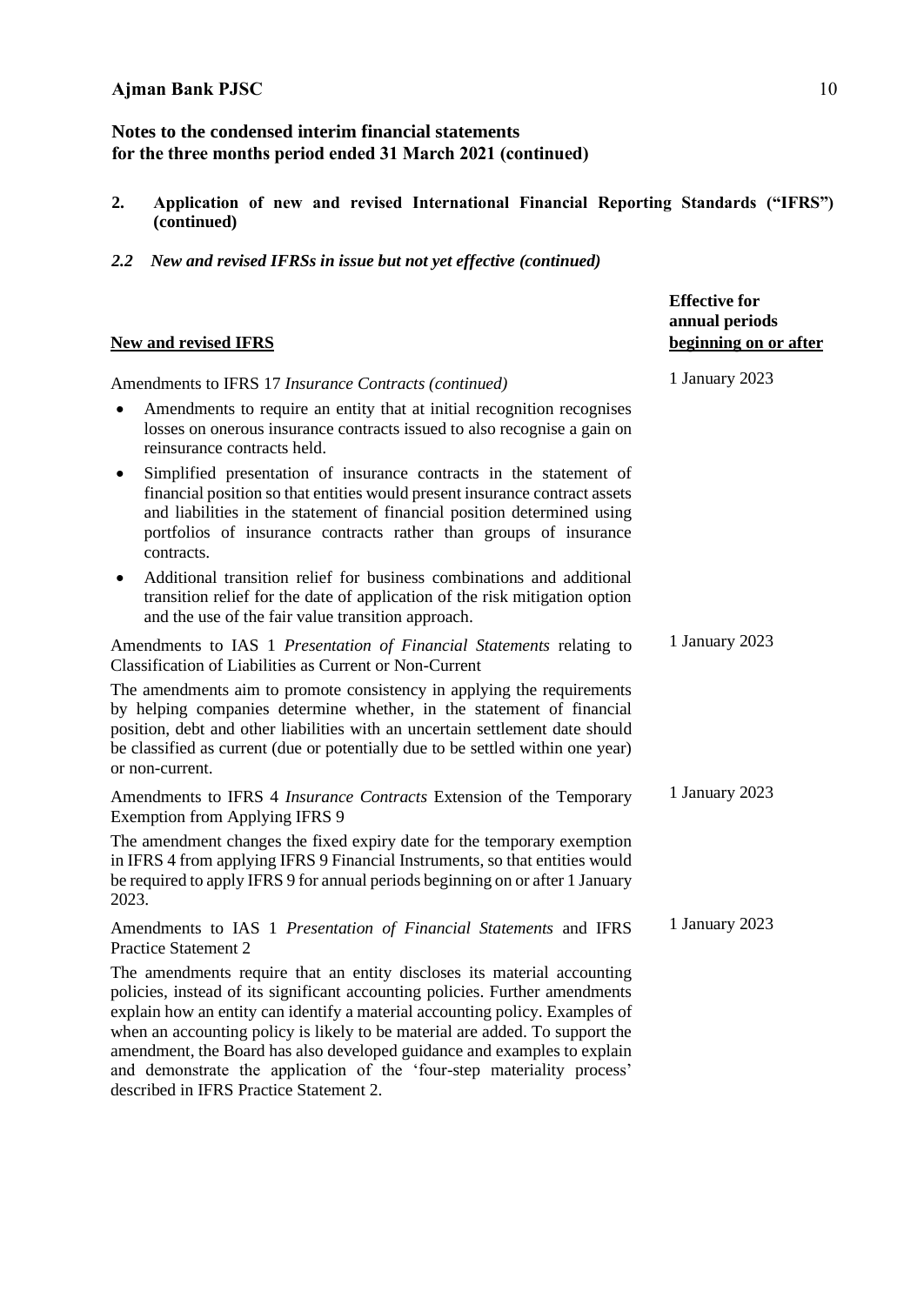- **2. Application of new and revised International Financial Reporting Standards ("IFRS") (continued)**
- *2.2 New and revised IFRSs in issue but not yet effective (continued)*

# **New and revised IFRS**

**beginning on or after** Amendments to IAS 8 *Accounting Policies, Changes in Accounting Estimates and Errors* The amendments replace the definition of a change in accounting estimates with a definition of accounting estimates. Under the new definition, accounting estimates are "monetary amounts in financial statements that are subject to measurement uncertainty". Entities develop accounting estimates if accounting policies require items in financial statements to be measured in a way that involves measurement uncertainty. The amendments clarify that a change in accounting estimate that results from new information or new developments is not the correction of an error. 1 January 2023 Amendments to IFRS 10 *Consolidated Financial Statements* and IAS 28 *Investments in Associates and Joint Ventures (2011)* relating to the treatment of the sale or contribution of assets from an investor to its associate or joint Effective date deferred indefinitely. Adoption is still permitted.

The Bank anticipates that these new standards, interpretations and amendments will be adopted in the Bank's condensed interim financial statements as and when they are applicable and adoption of these new standards, interpretations and amendments may have no material impact on the condensed interim financial statements of the Bank in the period of initial application.

## **3. Summary of significant accounting policies**

As required by the Securities and Commodities Authority of the U.A.E. ("SCA") Notification No. 2624/2008 dated 12 October 2008, certain required accounting policies have been disclosed in the condensed interim financial information.

# *3.1 Basis of preparation*

venture

The condensed interim financial information of the Bank are prepared under the historical cost basis except for certain financial instruments and investment properties, which are measured at fair value. Historical cost is generally based on the fair value of the consideration given in exchange for assets.

These condensed interim financial information are prepared in accordance with International Accounting Standard 34: *Interim Financial Reporting* ("IAS 34"), issued by the International Accounting Standard Board (IASB) and also comply with the applicable requirements of the laws in the U.A.E.

The accounting policies used in the preparation of these condensed interim financial information are consistent with those used in the audited annual financial statements for the year ended 31 December 2020.

These condensed interim financial information do not include all the information and disclosure required in full financial statements and should be read in conjunction with the Bank's financial statements for the year ended 31 December 2020. In addition, results for the period from 1 January 2021 to 31 March 2021 are not necessarily indicative of the results that may be expected for the financial year ending 31 December 2021.

**Effective for annual periods**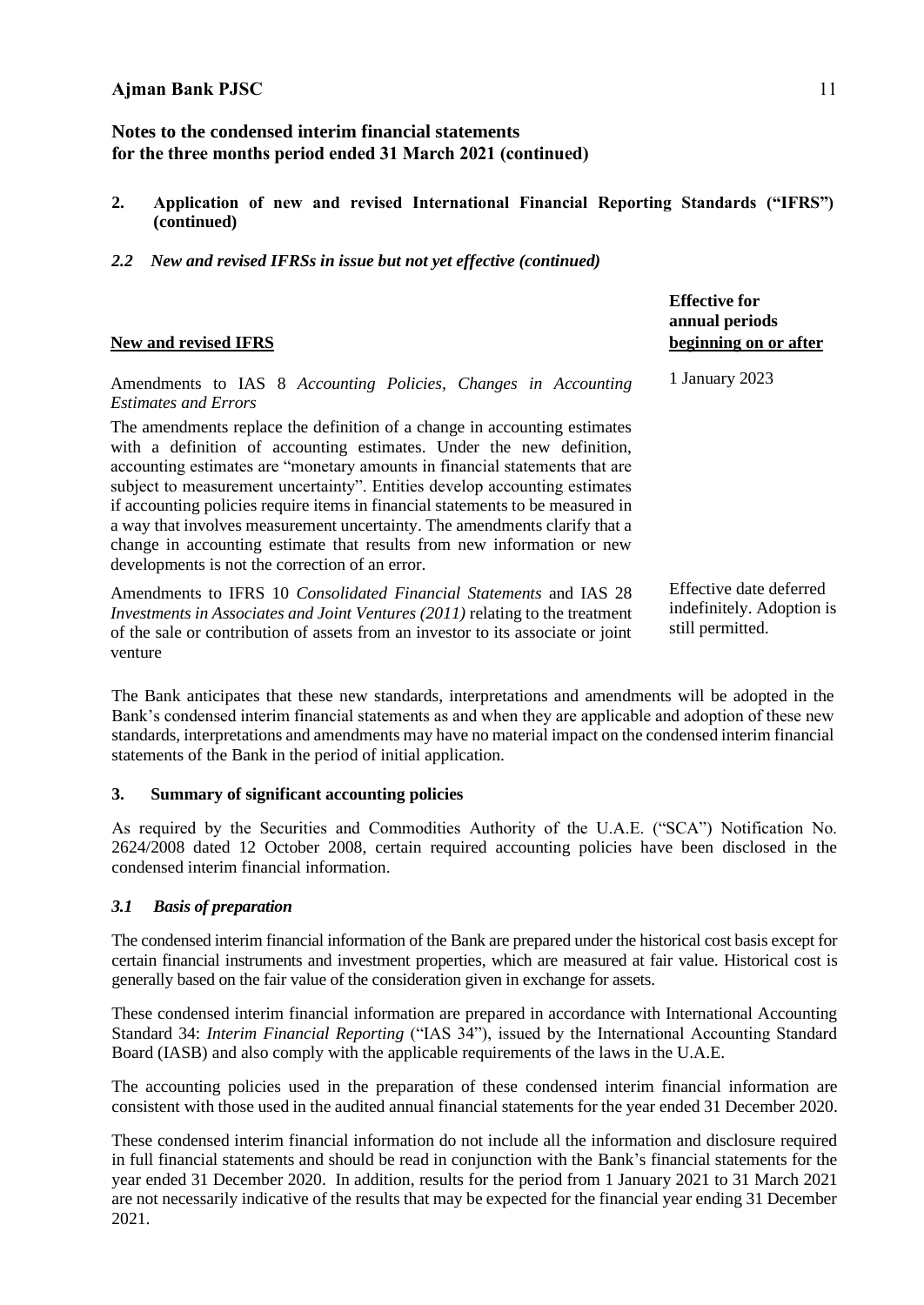# **3. Summary of significant accounting policies (continued)**

# *3.2 Financial risk management*

The Bank's financial risk management objectives and policies are consistent with those disclosed in the financial statements for the year ended 31 December 2020.

# *3.3 Seasonality of results*

No income of a seasonal nature was recorded in the condensed interim statement of profit or loss for the three month period ended 31 March 2021 and 31 March 2020.

# *3.4 Investment property*

Investment properties are held to earn rental income and/or capital appreciation. Investment properties includes cost of initial purchase, developments transferred from property under development, subsequent cost of development, and fair value adjustments. Investment properties are reported at valuation based on fair value at the end of the reporting period. The fair value is the price that would be received to sell an asset or paid to transfer a liability in an orderly transaction between market participants at the measurement date, regardless of whether that price is directly observable or estimated using another valuation technique. The fair value is determined on a periodic basis by independent professional valuers. Fair value adjustments on investment properties are included in the income statement in the period in which these gains or losses arise.

All other repairs and maintenance costs are charged to the income statement during the financial period in which they are incurred. The fair value of investment properties are based on the nature, location and condition of the specific asset.

# **4. Critical accounting judgments and key sources of estimation of uncertainty**

The preparation of condensed interim financial statements requires management to make judgments, estimates and assumptions that affect the application of accounting policies and the reported amounts of assets and liabilities, income and expense. Actual results may differ from these estimates.

In preparing these condensed interim financial statements, the significant judgments made by management in applying the Bank's accounting policies and the key sources of estimation uncertainty were the same as those that applied to the financial statements for the year ended 31 December 2020.

# **5. Classification of financial assets and liabilities**

The tables below sets out the Bank's classification of each class of financial assets and liabilities:

| At fair<br>value<br><b>AED'000</b> | <b>Amortised</b><br>cost<br><b>AED'000</b> | <b>Total</b><br><b>AED'000</b> |
|------------------------------------|--------------------------------------------|--------------------------------|
|                                    |                                            |                                |
|                                    |                                            |                                |
|                                    | 1,644,492                                  | 1,644,492                      |
|                                    | 377,006                                    | 377,006                        |
|                                    | 16,982,261                                 | 16,982,261                     |
| 2,075,418                          |                                            | 2,075,418                      |
| 1,153                              | 145,883                                    | 147,036                        |
| 2,076,571                          | 19,149,642                                 | 21,226,213                     |
|                                    |                                            |                                |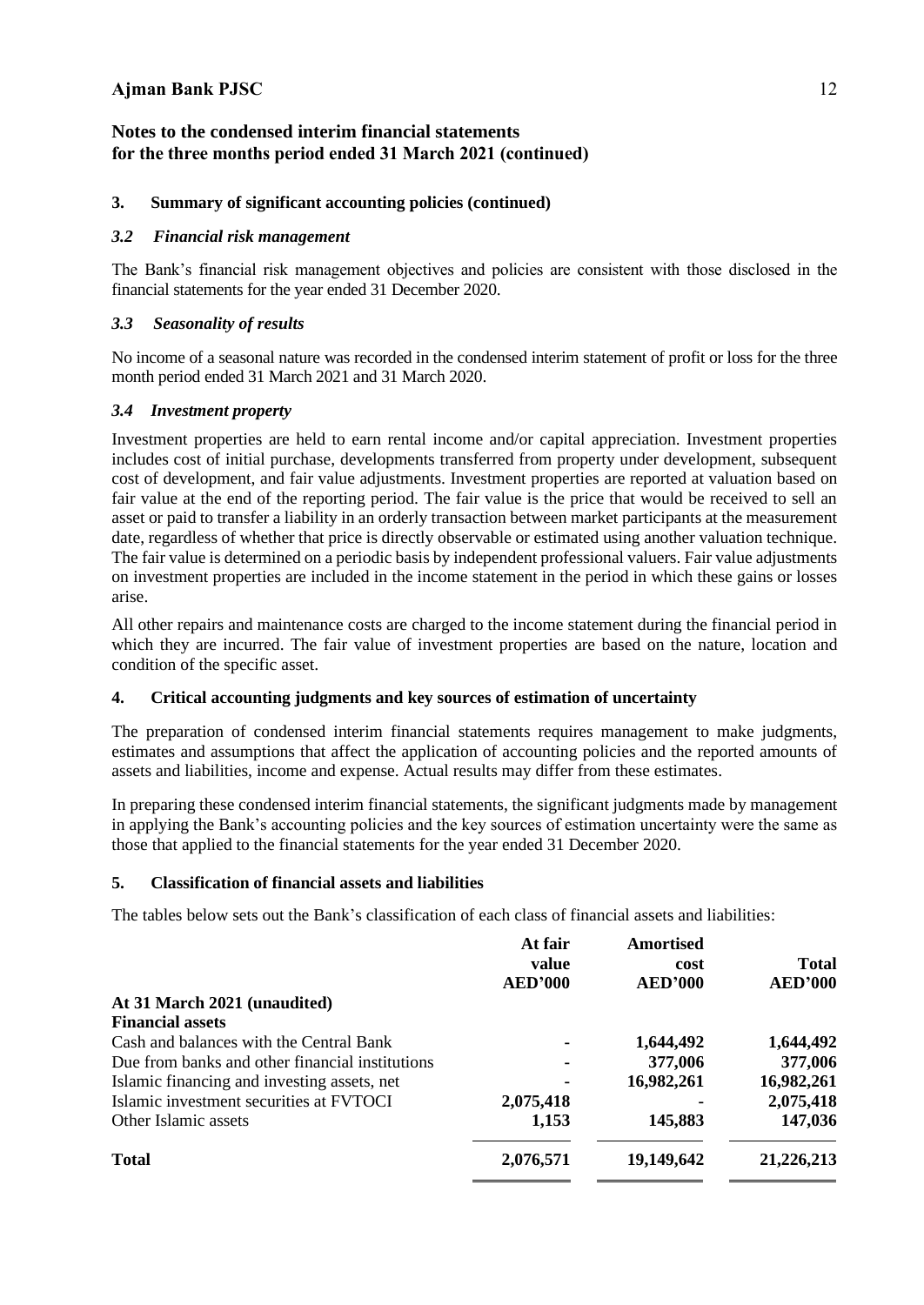# **Notes to the condensed interim financial statements for the three months period ended 31 March 2021 (continued)**

# **5. Classification of financial assets and liabilities (continued)**

|                                                 | At fair                 | <b>Amortised</b>       |                                |
|-------------------------------------------------|-------------------------|------------------------|--------------------------------|
|                                                 | value<br><b>AED'000</b> | cost<br><b>AED'000</b> | <b>Total</b><br><b>AED'000</b> |
| At 31 March 2021 (unaudited)                    |                         |                        |                                |
| <b>Financial liabilities</b>                    |                         |                        |                                |
| Islamic customers' deposits                     |                         | 13,895,014             | 13,895,014                     |
| Due to banks and other financial institutions   |                         | 5,258,852              | 5,258,852                      |
| Other liabilities                               |                         | 230,586                | 230,586                        |
| <b>Total</b>                                    |                         | 19,384,452             | 19,384,452                     |
| 31 December 2020 (audited)                      |                         |                        |                                |
| <b>Financial assets:</b>                        |                         |                        |                                |
| Cash and balances with the central banks        |                         | 1,722,122              | 1,722,122                      |
| Due from banks and other financial institutions |                         | 613,271                | 613,271                        |
| Islamic financing and investing assets          |                         | 16,960,858             | 16,960,858                     |
| Islamic investments securities at FVTOCI        | 1,319,691               |                        | 1,319,691                      |
| Other Islamic assets                            | 1,611                   | 138,511                | 140,122                        |
| Total                                           | 1,321,302               | 19,434,762             | 20,756,064                     |
|                                                 |                         |                        |                                |
| 31 December 2020 (audited)                      |                         |                        |                                |
| <b>Financial liabilities:</b>                   |                         |                        |                                |
| Islamic customers' deposits                     |                         | 14,226,163             | 14,226,163                     |
| Due to banks and other financial institutions   |                         | 4,338,583              | 4,338,583                      |
| Other Islamic liabilities                       |                         | 365,502                | 365,502                        |
| Total                                           |                         | 18,930,248             | 18,930,248                     |

# **6. Cash and balances with the Central Bank**

|                                                        | 31 March       | 31 December |
|--------------------------------------------------------|----------------|-------------|
|                                                        | 2021           | 2020        |
|                                                        | <b>AED'000</b> | AED'000     |
|                                                        | (unaudited)    | (audited)   |
| Cash on hand<br><b>Balances with the Central Bank:</b> | 88,580         | 98,709      |
| Current accounts                                       | 87,599         | 91,803      |
| Reserve requirements with the Central Bank             | 398,313        | 356,610     |
| International murabahat with the Central Bank          | 1,070,000      | 1,175,000   |
| <b>Total</b>                                           | 1,644,492      | 1,722,122   |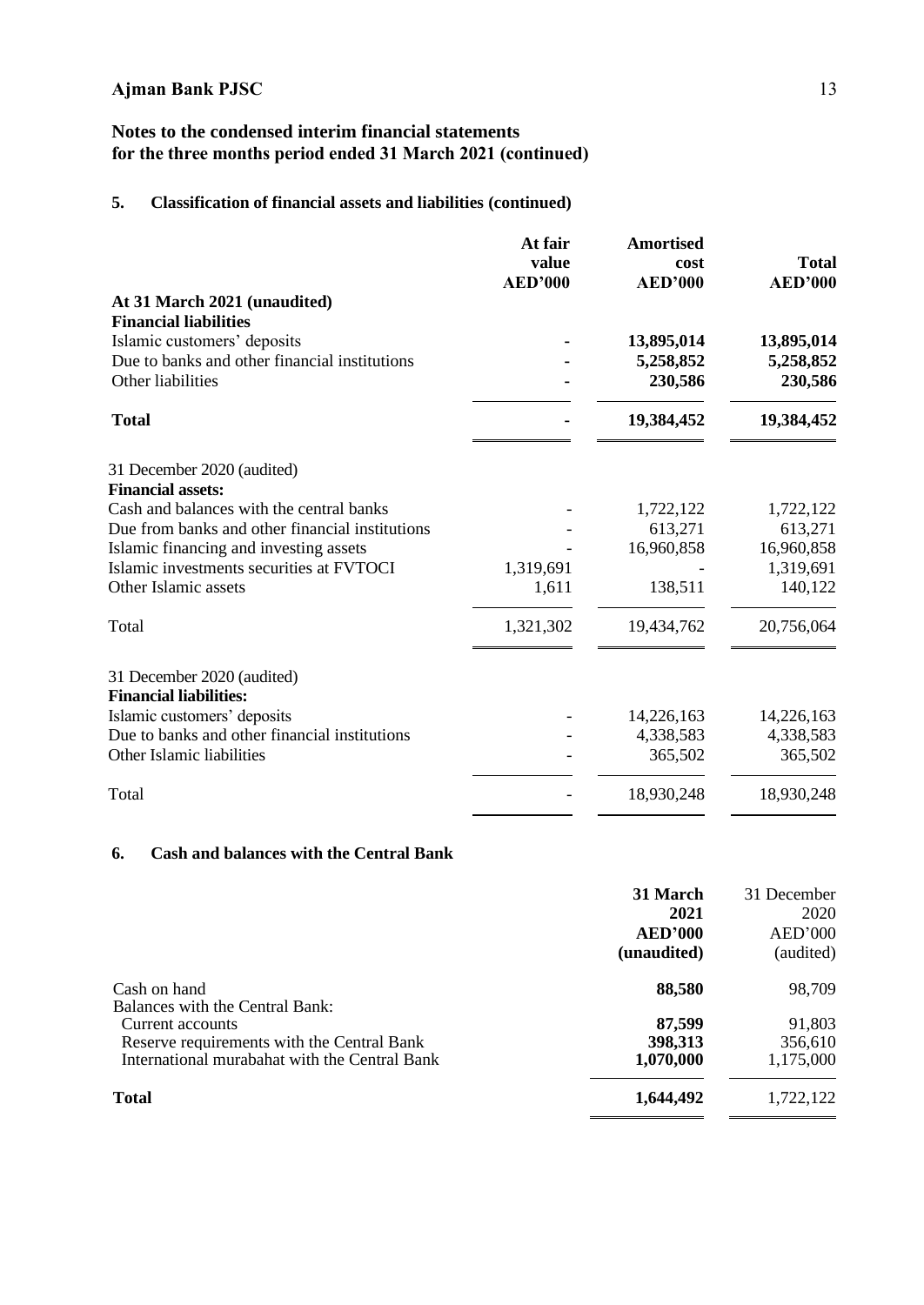# **Notes to the condensed interim financial statements for the three months period ended 31 March 2021 (continued)**

# **6. Cash and balances with the Central Bank**

Cash and cash equivalents included in the condensed interim statement of cash flows are as follows:

|                                                                                                   | 31 March    | 31 March    |
|---------------------------------------------------------------------------------------------------|-------------|-------------|
|                                                                                                   | 2021        | 2020        |
|                                                                                                   | AED'000     | AED'000     |
|                                                                                                   | (unaudited) | (unaudited) |
| Cash and balances with the Central Bank<br>Due from banks and other financial institutions        | 1,644,492   | 2,739,240   |
| (original maturity less than three months)                                                        | 18,646      | 53,758      |
|                                                                                                   | 1,663,138   | 2,792,998   |
| Less: Statutory reserve with the Central Bank                                                     | (398, 313)  | (604, 115)  |
| Less: International murabahat with the Central Bank<br>(original maturity more than three months) | (410,000)   | (660,000)   |
| <b>Cash and cash equivalents</b>                                                                  | 854,825     | 1,528,883   |

The reserve requirements are kept with the Central Bank are not available for use in the Bank's day to day operations, and cannot be withdrawn without the approval of the Central Bank. The level of reserve required changes periodically in accordance with the directives of the Central Bank.

# **7. Islamic financing and investing assets, net**

|                                                     | 31 March       | 31 December |
|-----------------------------------------------------|----------------|-------------|
|                                                     | 2021           | 2020        |
|                                                     | <b>AED'000</b> | AED'000     |
|                                                     | (unaudited)    | (audited)   |
| <b>Islamic financing assets</b>                     |                |             |
| Vehicles murabahat                                  | 63,679         | 65,759      |
| Commodities murabahat                               | 8,422,698      | 8,427,433   |
| <b>Total murabahat</b>                              | 8,486,377      | 8,493,192   |
| Ijarahs                                             | 10,153,639     | 10,338,901  |
| Istisna'a                                           | 1,611          | 2,771       |
| Islamic credit cards                                | 25,086         | 23,932      |
|                                                     | 18,666,713     | 18,858,796  |
| Deferred income                                     | (1,028,079)    | (1,062,614) |
| <b>Total Islamic financing assets</b>               | 17,638,634     | 17,796,182  |
| <b>Islamic investing Assets</b>                     |                |             |
| Mudaraba                                            | 9,646          | 20,646      |
| Wakalat                                             | 365,262        | 117,855     |
| <b>Total Islamic investing assets</b>               | 374,908        | 138,501     |
| <b>Total Islamic financing and investing assets</b> | 18,013,542     | 17,934,683  |
| Less: Impairment loss allowance (Note 17)           | (1,031,281)    | (973, 825)  |
| Total Islamic financing and investing assets, net   | 16,982,261     | 16,960,858  |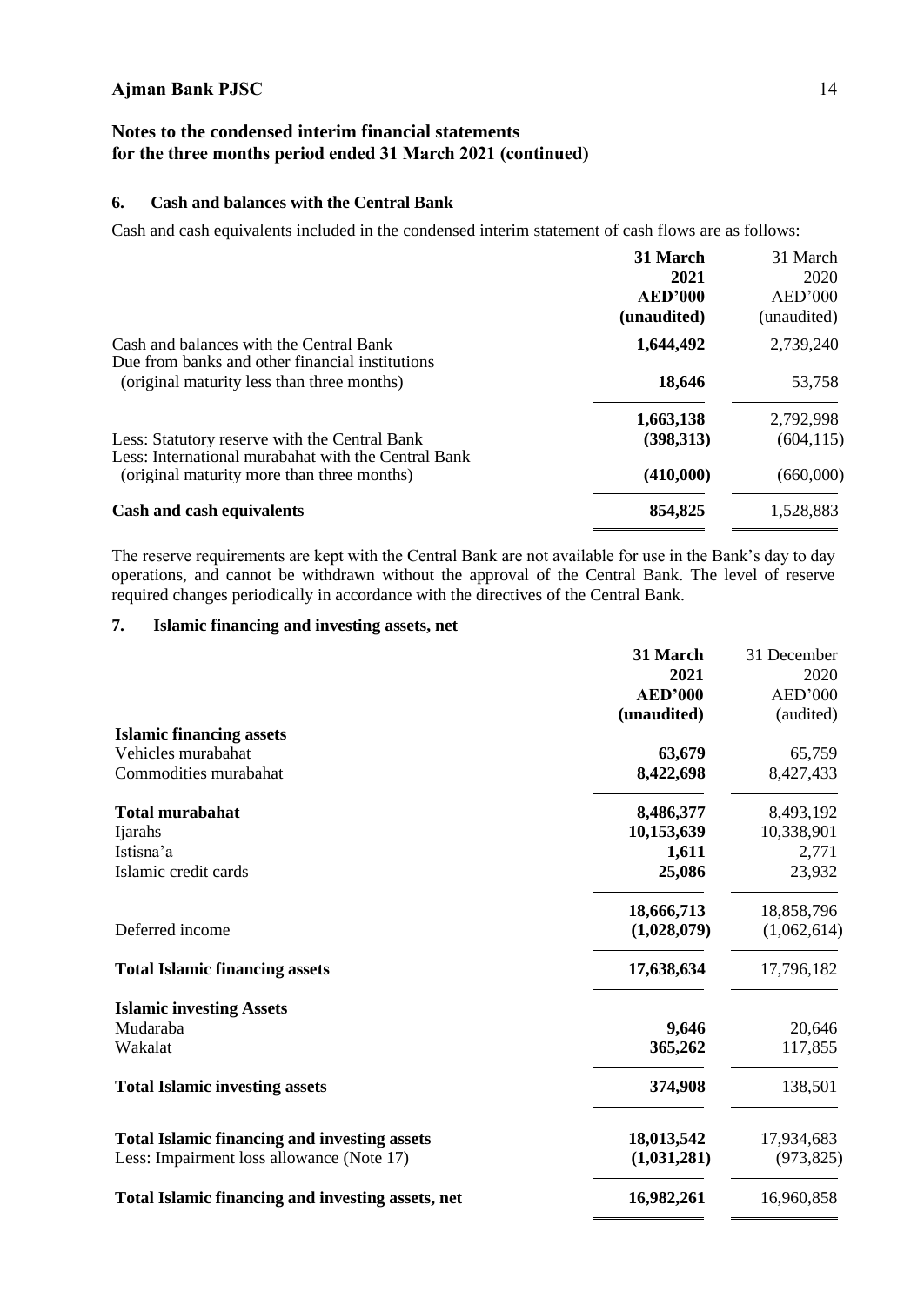# **Notes to the condensed interim financial statements for the three months period ended 31 March 2021 (continued)**

# **8. Islamic investment securities at FVTOCI**

|                                                   | 31 March       | 31 December |
|---------------------------------------------------|----------------|-------------|
|                                                   | 2021           | 2020        |
|                                                   | <b>AED'000</b> | AED'000     |
|                                                   | (unaudited)    | (audited)   |
| Islamic investments securities measured at FVTOCI |                |             |
| - sukuk instruments                               | 1,832,840      | 1,118,061   |
| Islamic investments securities measured at FVTOCI |                |             |
| - equity instruments                              | 242,578        | 201,630     |
|                                                   | 2,075,418      | 1,319,691   |
|                                                   |                |             |

## **Fair value hierarchy**

Islamic investment securities measured at FVTOCI are set out below:

|                            | <b>Level 1</b> | Level 2        | Level 3        | <b>Total</b>   |
|----------------------------|----------------|----------------|----------------|----------------|
|                            | <b>AED'000</b> | <b>AED'000</b> | <b>AED'000</b> | <b>AED'000</b> |
| 31 March 2021 (unaudited)  |                |                |                |                |
| <b>At FVTOCI</b>           |                |                |                |                |
| Sukuk instruments          | 1,798,412      |                | 34,428         | 1,832,840      |
| Equity instruments         | 95,411         |                | 147,167        | 242,578        |
| <b>Total</b>               | 1,893,823      |                | 181,595        | 2,075,418      |
| 31 December 2020 (audited) |                |                |                |                |
| At FVTOCI                  |                |                |                |                |
| Sukuk instruments          | 1,083,633      |                | 34,428         | 1,118,061      |
| Equity instruments         | 49,500         |                | 152,130        | 201,630        |
| Total                      | 1,133,133      |                | 186,558        | 1,319,691      |
|                            |                |                |                |                |

There were no transfers between financial instruments classified within level 1, level 2, and level 3 of the fair value hierarchy during the current or prior period/year.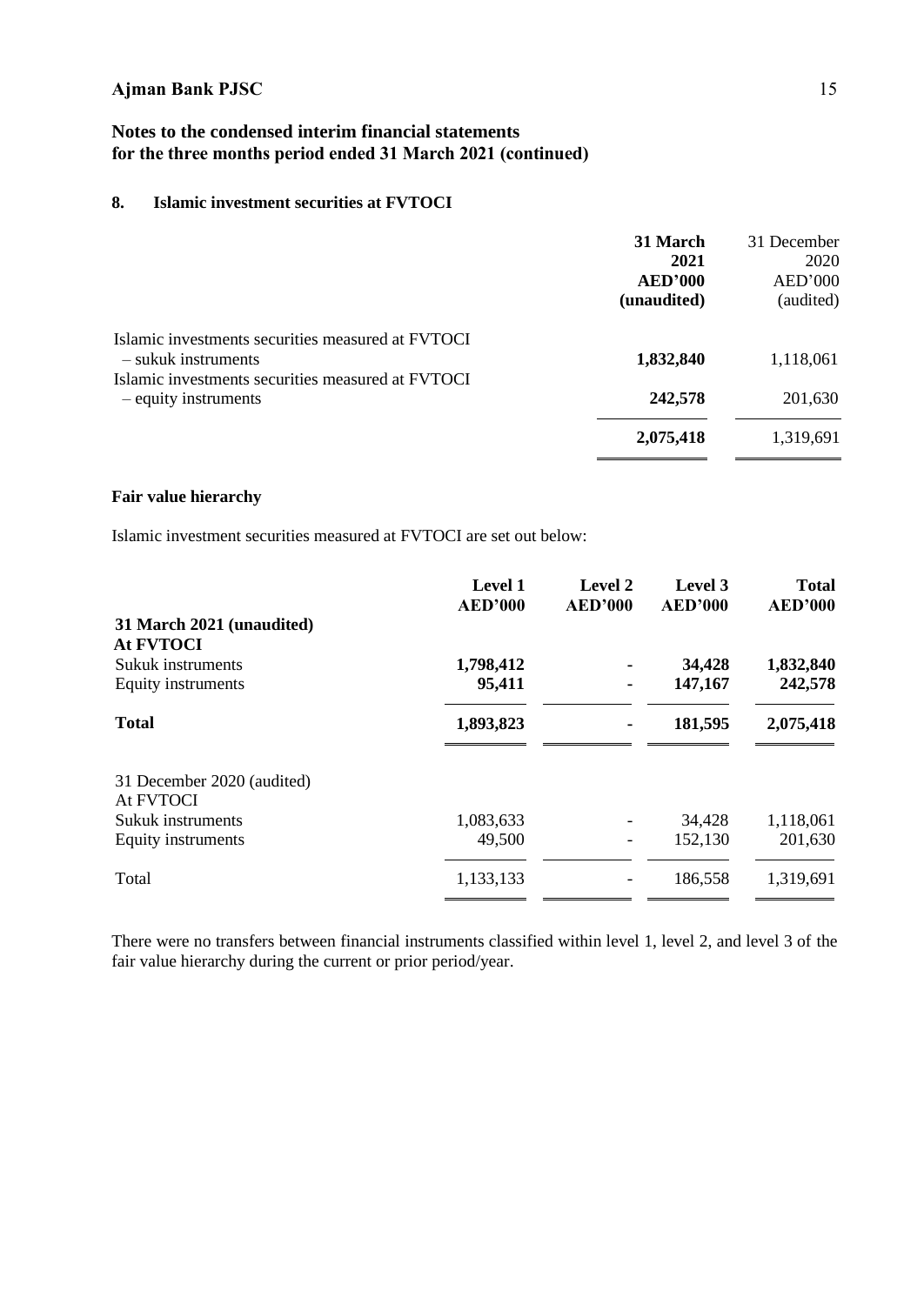# **Notes to the condensed interim financial statements for the three months period ended 31 March 2021 (continued)**

# **9. Investment in associate**

Information about the associate and the nature of the investment is shown below:

| <b>Name</b>                             | <b>Nature of Business</b> | <b>Country of</b><br><b>Incorporation</b> | % Interest<br>held                                | <b>Measurement</b><br>method                |
|-----------------------------------------|---------------------------|-------------------------------------------|---------------------------------------------------|---------------------------------------------|
|                                         |                           |                                           |                                                   |                                             |
| Makaseb Real Estate                     | <b>Real Estate</b>        | United Arab                               | 48%                                               | Equity                                      |
| Investment SPV Limited                  | Investments               | Emirates                                  |                                                   |                                             |
| Makaseb 3 Real Estate                   | <b>Real Estate</b>        | <b>United Arab</b>                        | 44%                                               | Equity                                      |
| <b>Investment SPV Limited</b>           | Investments               | Emirates                                  |                                                   |                                             |
|                                         |                           |                                           | 31 March<br>2021<br><b>AED'000</b><br>(unaudited) | 31 December<br>2020<br>AED'000<br>(audited) |
| At beginning of the period/year         |                           |                                           | 177,556                                           | 74,282                                      |
| Additions during the period/year        |                           |                                           |                                                   | 98,000                                      |
| Share of results during the period/year |                           |                                           | (2, 437)                                          | 12,607                                      |

Distributions received during the period/year **(740)** (7,333)

Balance at the end of the period/year **174,379** 177,556

# **10. Investment properties**

Movement in investment properties is as follows:

|                                                                    | 31 March       | 31 December |
|--------------------------------------------------------------------|----------------|-------------|
|                                                                    | 2021           | 2020        |
|                                                                    | <b>AED'000</b> | AED'000     |
|                                                                    | (unaudited)    | (audited)   |
| At beginning of the period/year                                    | 343,393        | 783,362     |
| Additions during the period/year                                   | 155            | 5,827       |
| Derecognised due to disposal of investment in subsidiary (Note 23) | ۰              | (421, 402)  |
| Decrease in fair value during the period/year                      | ۰              | (24, 394)   |
| Balance at the end of the period/year                              | 343,548        | 343,393     |

All of the Bank's investment properties are held under freehold interest and located in the U.A.E. The fair value of the Bank's investment properties as at 31 March 2021 is AED 344 million (31 December 2020: AED 343 million). The fair value is mainly based on unobservable market inputs (i.e. Level 3).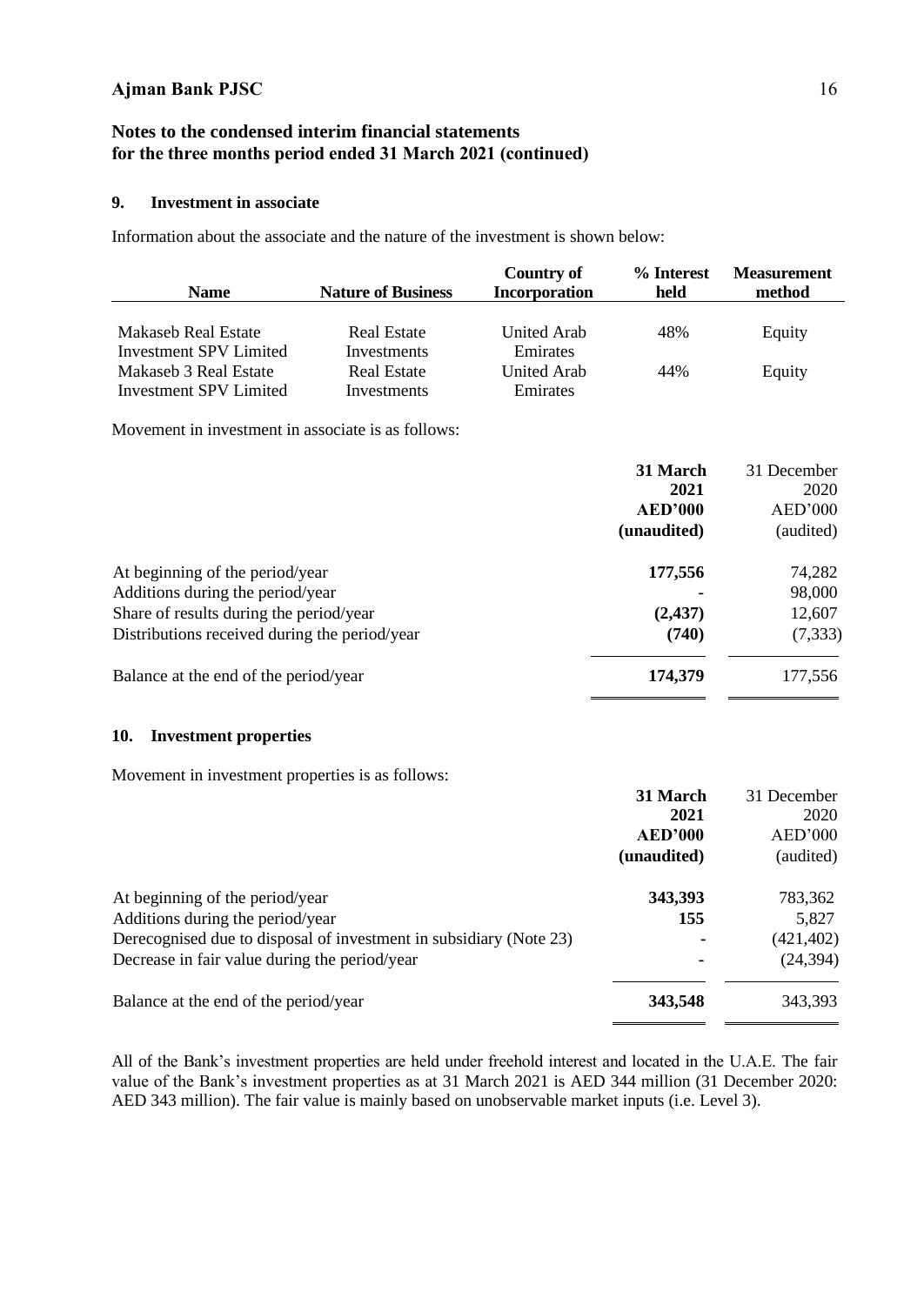# **Notes to the condensed interim financial statements for the three months period ended 31 March 2021 (continued)**

# **11. Other Islamic assets**

|                                                                  | 31 March       | 31 December |
|------------------------------------------------------------------|----------------|-------------|
|                                                                  | 2021           | 2020        |
|                                                                  | <b>AED'000</b> | AED'000     |
|                                                                  | (unaudited)    | (audited)   |
| Accrued income on Islamic financing and investing assets         | 103,083        | 101,753     |
| Acceptances (Note 13)                                            |                | 17,748      |
| Assets acquired in settlement of Islamic financing and investing |                |             |
| assets*                                                          | 50,131         | 50,131      |
| Accrued income on Islamic investments securities                 | 16,922         | 11,547      |
| Prepaid expenses                                                 | 19,348         | 4,899       |
| Staff advances (Soft finance)                                    | 10,582         | 10,998      |
| Foreign currency forward contracts                               | 1,153          | 1,611       |
| Other                                                            | 54,274         | 55,789      |
|                                                                  | 255,493        | 254,476     |
| Less: Impairment loss allowance (Note 17)                        | (15,994)       | (15,380)    |
|                                                                  | 239,499        | 239,096     |

# **12. Islamic customers' deposits**

| 31 December |
|-------------|
| 2020        |
| AED'000     |
| (audited)   |
| 2,986,498   |
|             |
| 279,099     |
| 47,707      |
| 3,313,304   |
| 10,727,822  |
| 147,384     |
| 37,653      |
| 14,226,163  |
|             |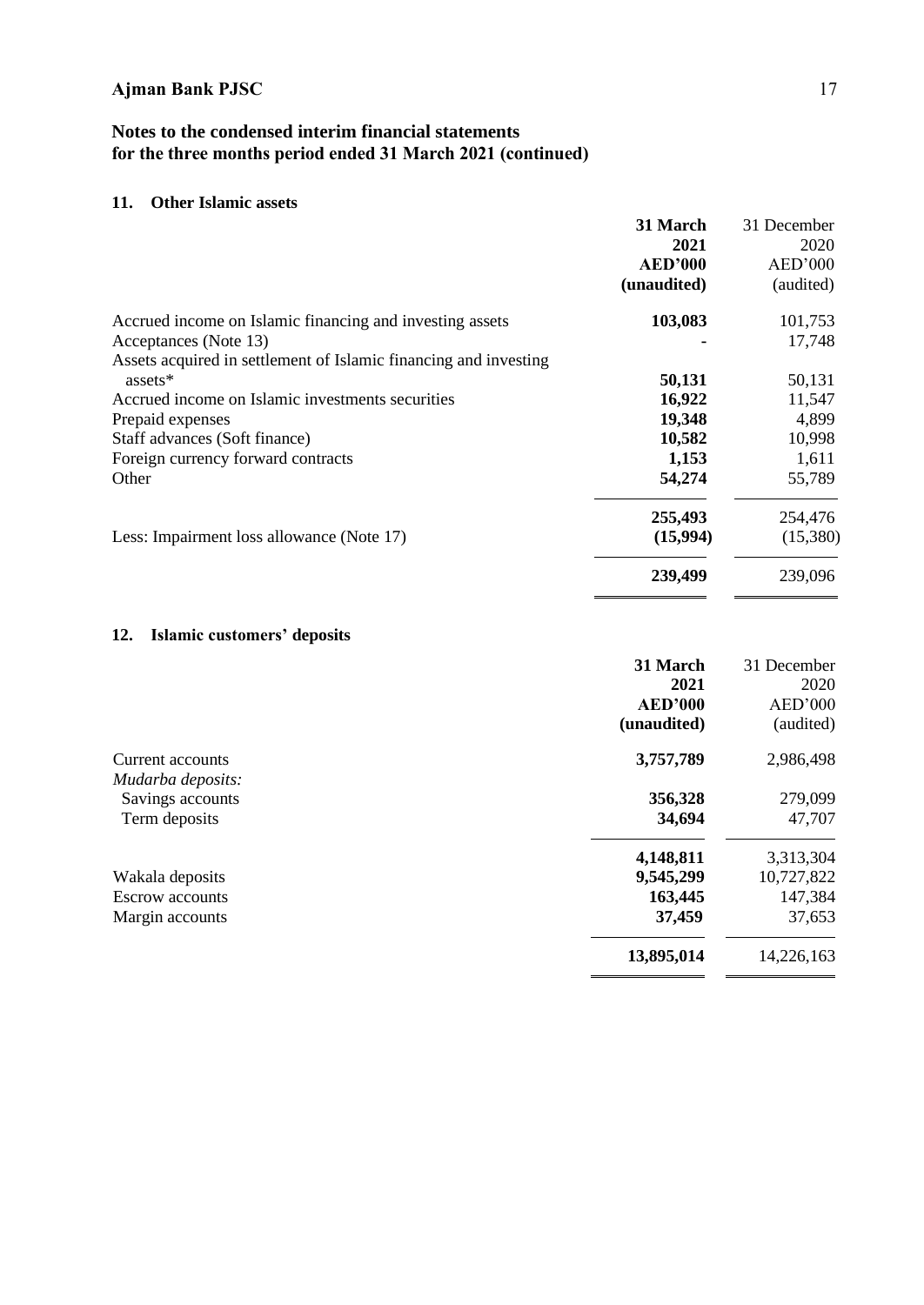## **13. Other liabilities**

|                                               | 31 March<br>2021              | 31 December<br>2020  |
|-----------------------------------------------|-------------------------------|----------------------|
|                                               | <b>AED'000</b><br>(unaudited) | AED'000<br>(audited) |
| Accrued profit on Islamic customers' deposits |                               |                      |
| and placements by banks                       | 140,216                       | 122,554              |
| Provisions for staff salaries and benefits    | 21,061                        | 21,154               |
| Managers' cheques                             | 76,579                        | 224,492              |
| Acceptances (Note 11)                         |                               | 17,748               |
| Lease liability                               | 7,092                         | 8,946                |
| Zakat payable                                 |                               | 6,217                |
| Impairment loss allowance (Note 17)           | 11,508                        | 11,992               |
| Other                                         | 45,708                        | 26,688               |
|                                               | 302,164                       | 439,791              |

#### **14. Share capital**

|                                                 | 31 March       | 31 December |
|-------------------------------------------------|----------------|-------------|
|                                                 | 2021           | 2020        |
|                                                 | <b>AED'000</b> | AED'000     |
|                                                 | (unaudited)    | (audited)   |
| Issued and fully paid:                          |                |             |
| 2,100,000,000 (31 December 2020: 2,100,000,000) |                |             |
| shares of AED 1 each                            | 2,100,000      | 2,100,000   |

#### **15. General impairment reserve**

In accordance with the requirements of the Central Bank of the U.A.E. the excess of the credit impairment provisions calculated in accordance with CBUAE requirements over the ECL allowance calculated under Stage 1 and Stage 2 as per IFRS 9 is transferred to 'General impairment reserve' as an appropriation from retained earnings. This reserve is not available for payment of dividends.

### **16. Income from Islamic financing and investing assets**

|                      | Three month period ended<br>31 March |             |
|----------------------|--------------------------------------|-------------|
|                      | 2021                                 |             |
|                      | <b>AED'000</b>                       | AED'000     |
|                      | (unaudited)                          | (unaudited) |
| Income from Ijarah   | 114,052                              | 119,747     |
| Income from Murabaha | 66,869                               | 103,310     |
| Income from Mudaraba | 158                                  | 754         |
| Income from Wakala   | 872                                  | 7,953       |
| Income from Istisna  | 27                                   | 272         |
|                      | 181,978                              | 232,036     |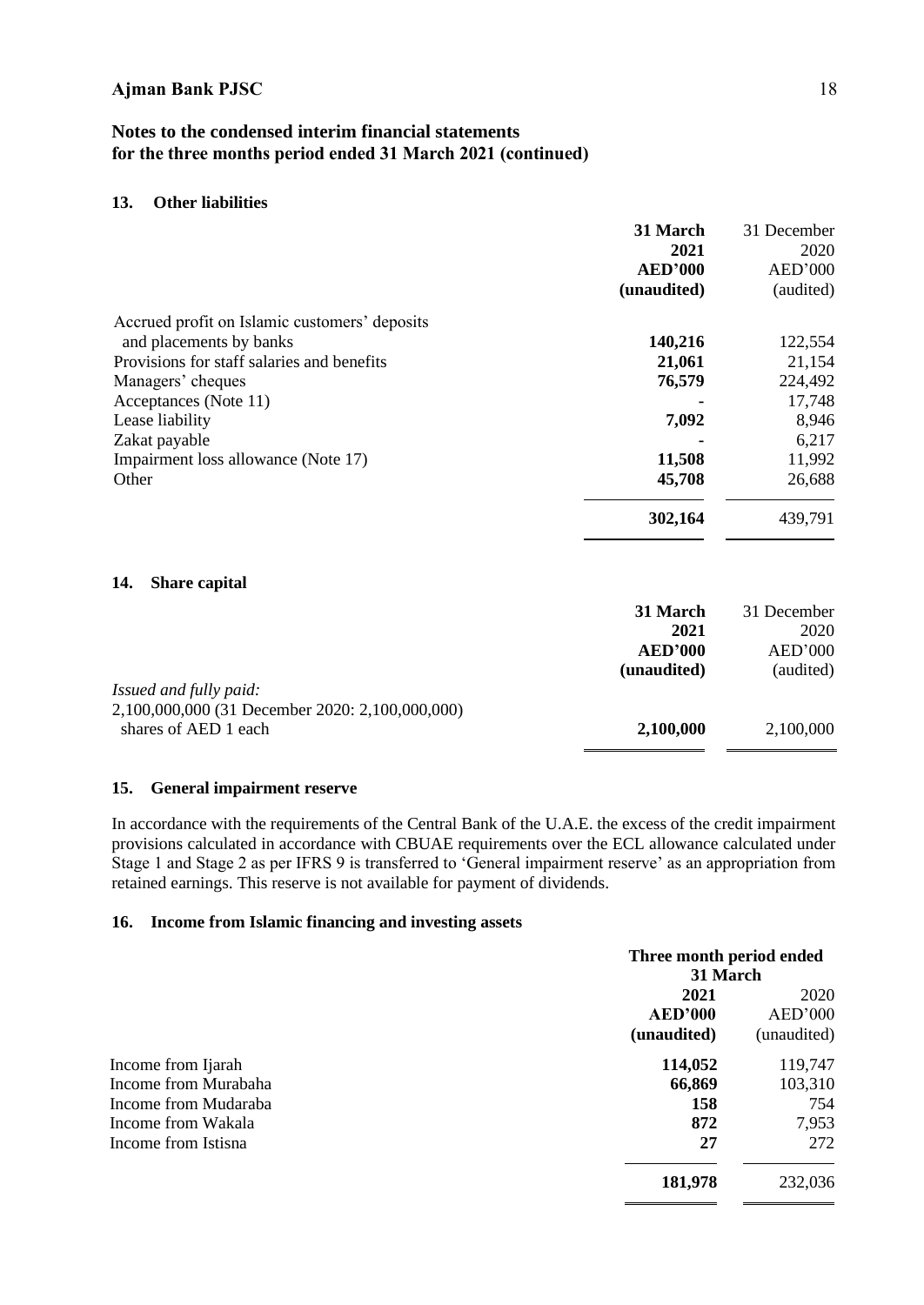# **Notes to the condensed interim financial statements for the three months period ended 31 March 2021 (continued)**

# **17. Impairment allowance**

17.1 Allocation of impairment allowance as of 31 March 2021 and 31 December 2020 is as follows:

|                                                 | <b>Stage 1</b><br><b>AED'000</b> | Stage 2<br><b>AED'000</b> | <b>Stage 3</b><br><b>AED'000</b> | <b>Total</b><br><b>AED'000</b> |
|-------------------------------------------------|----------------------------------|---------------------------|----------------------------------|--------------------------------|
| 31 March 2021 (unaudited)                       |                                  |                           |                                  |                                |
| Due from banks and other financial institutions |                                  | 157                       |                                  | 157                            |
| Islamic financing and investing assets          | 28,468                           | 114,674                   | 888,139                          | 1,031,281                      |
| Islamic investment securities at FVTOCI         | 3,230                            |                           | 50,078                           | 53,308                         |
| Other Islamic financial assets                  |                                  | 1                         | 15,993                           | 15,994                         |
| Financial commitments and financial guarantees  | 1,633                            |                           | 9,875                            | 11,508                         |
| <b>Total</b>                                    | 33,331                           | 114,832                   | 964,085                          | 1,112,248                      |
| 31 December 2020 (audited)                      |                                  |                           |                                  |                                |
| Due from banks and financial institutions       |                                  | 365                       |                                  | 365                            |
| Islamic financing and investing assets          | 32,292                           | 91,805                    | 849,728                          | 973,825                        |
| Islamic investments securities at FVTOCI        | 2,247                            |                           | 50,078                           | 52,325                         |
| Other Islamic financial assets                  |                                  | 1                         | 15,379                           | 15,380                         |
| Financial commitments and financial guarantees  | 2,174                            |                           | 9,818                            | 11,992                         |
| Total                                           | 36,713                           | 92,171                    | 925,003                          | 1,053,887                      |

17.2 The movement in impairment allowance by financial asset category during the period ended 31 March 2021 is as follows:

|                |                                          |                |                | Net charge   |
|----------------|------------------------------------------|----------------|----------------|--------------|
|                |                                          |                |                | during the   |
|                | Net charge                               | Write-off,     |                | period ended |
| <b>Opening</b> | during the                               | net of         | <b>Closing</b> | 31 March     |
| balance        | period                                   | recoveries     | balance        | 2020         |
| <b>AED'000</b> | <b>AED'000</b>                           | <b>AED'000</b> | <b>AED'000</b> | AED'000      |
|                |                                          |                |                |              |
| 365            | (208)                                    |                | 157            | (58)         |
|                |                                          |                |                |              |
| 973,825        | 57,354                                   | 102            | 1,031,281      | 72,040       |
|                |                                          |                |                |              |
| 52,325         | 983                                      |                | 53,308         | 745          |
| 15,380         | 614                                      |                | 15,994         | 3,878        |
|                |                                          |                |                |              |
| 11,992         | (484)                                    |                | 11,508         | 1,846        |
| 1,053,887      | 58,259                                   | 102            | 1,112,248      | 78,451       |
|                | Other Islamic financial assets (Note 11) |                |                |              |

The credit impairment provisions calculated in accordance with CBUAE requirements were in excess of ECL allowance calculated under IFRS 9 as explained in note 4.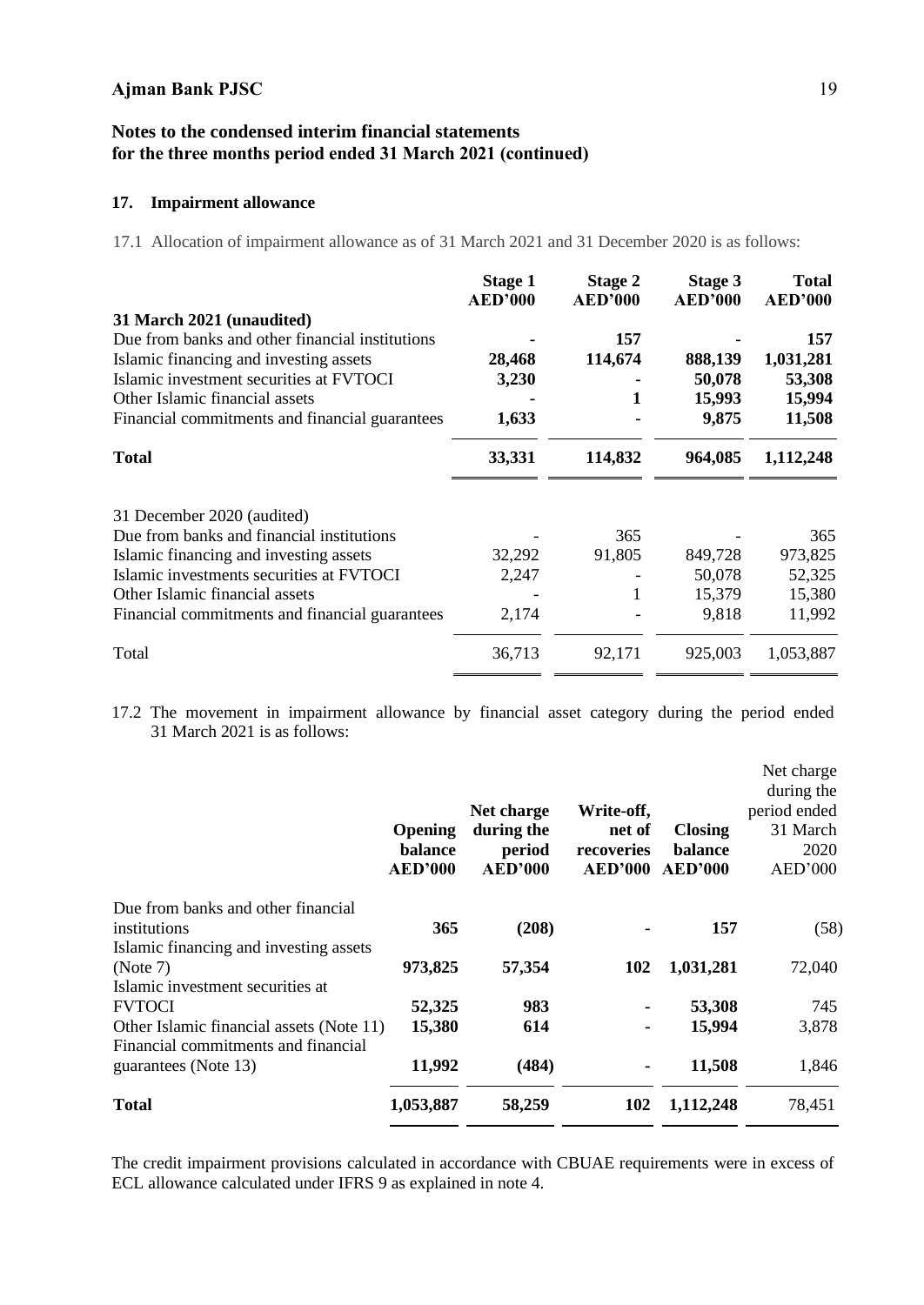# **Notes to the condensed interim financial statements for the three months period ended 31 March 2021 (continued)**

## **18. Earnings per share**

Earnings per share are computed by dividing the profit for the period by the weighted average number of shares outstanding during the period as follows:

|                                                                                   | Three month period ended<br>31 March |                     |  |
|-----------------------------------------------------------------------------------|--------------------------------------|---------------------|--|
|                                                                                   | 2021<br>(unaudited)                  | 2020<br>(unaudited) |  |
| <b>Earnings per share</b><br>Profit for the period (AED'000)                      | 31,331                               | 4,609               |  |
|                                                                                   | 31,331                               | 4,609               |  |
| Weighted average number of shares outstanding<br>during the period (in thousands) | 2,100,000                            | 2,100,000           |  |
| Earnings per share (AED)                                                          | 0.015                                | 0.002               |  |

There were no potentially dilutive shares as at 31 March 2021 and 31 March 2020.

## **19. Related parties transactions**

Certain "related parties" (such as directors, key management personnel and major shareholders of the Bank and companies of which they are principal owners) are customers of the Bank in the ordinary course of business. Transactions with such related parties are made on substantially the same terms, including profit rates and collateral, as those prevailing at the same time for comparable transactions with external customers and parties. Such related party transactions are disclosed below:

## *Transactions*

Transactions with related parties are shown below:

|                                                | Three month period ended |                           |                |                           |           |         |  |
|------------------------------------------------|--------------------------|---------------------------|----------------|---------------------------|-----------|---------|--|
|                                                |                          | 31 March 2021 (unaudited) |                | 31 March 2020 (unaudited) |           |         |  |
|                                                |                          | <b>Director</b>           |                |                           | Director  |         |  |
|                                                |                          | and other                 |                |                           | and other |         |  |
|                                                | <b>Major</b>             | related                   |                | Major                     | related   |         |  |
|                                                | shareholders             | parties                   | <b>Total</b>   | shareholders              | parties   | Total   |  |
|                                                | AED'000                  | <b>AED'000</b>            | <b>AED'000</b> | AED'000                   | AED'000   | AED'000 |  |
| Depositors' share of<br>profit                 | 22,722                   | 199                       | 22,921         | 27,808                    | 422       | 28,230  |  |
| Income from Islamic<br>financing and investing |                          |                           |                |                           |           |         |  |
| assets                                         | 15,898                   | 2,108                     | 18,006         | 16,872                    | 6,193     | 23,065  |  |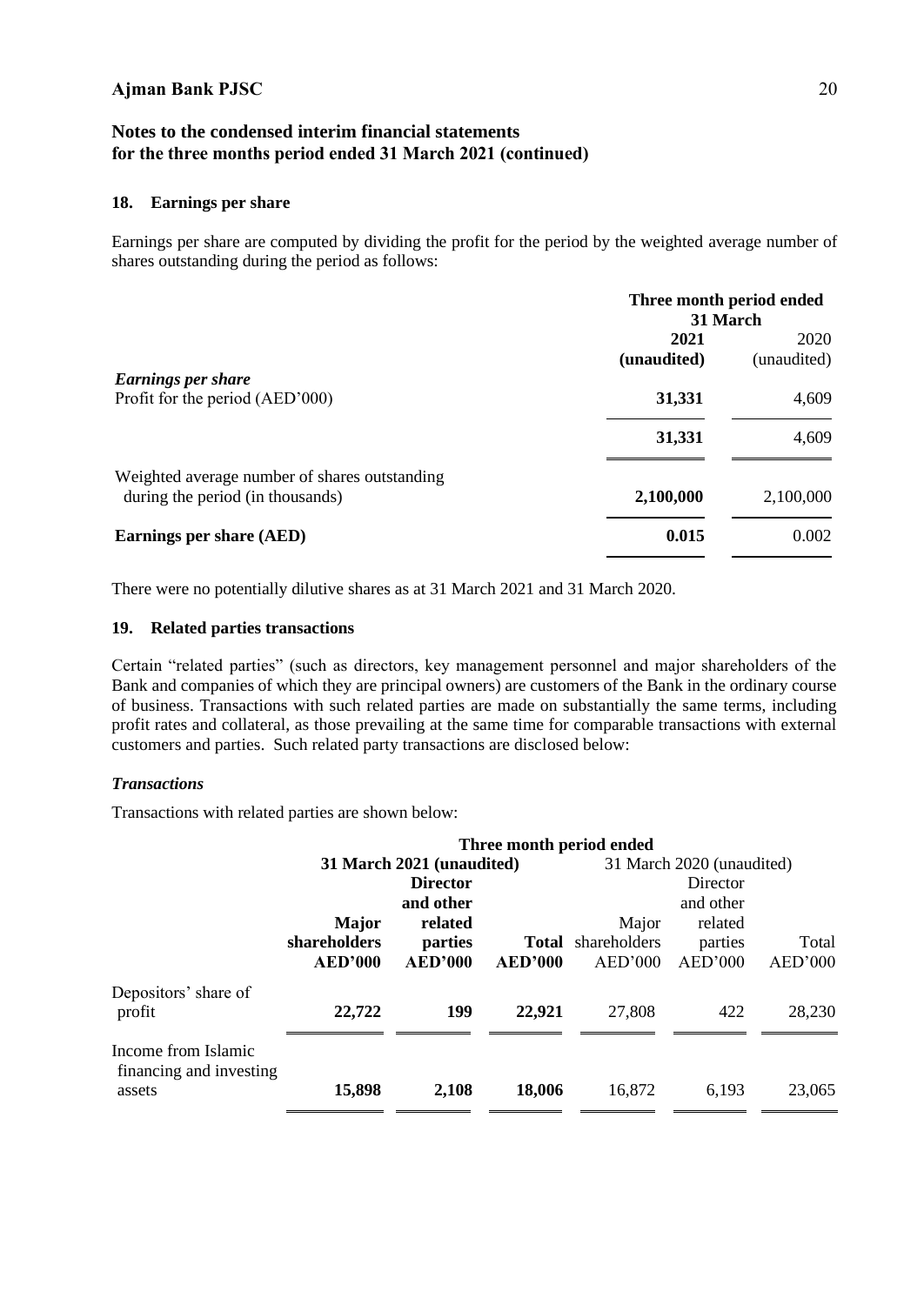# **Notes to the condensed interim financial statements for the three months period ended 31 March 2021 (continued)**

## **19. Related parties transactions (continued)**

## *Balances*

Balances with related parties at the reporting date are shown below:

|                                           |                                | 31 March 2021 (unaudited) |                         |                         | 31 December 2020 (audited) |                  |  |  |
|-------------------------------------------|--------------------------------|---------------------------|-------------------------|-------------------------|----------------------------|------------------|--|--|
|                                           |                                | <b>Director</b>           |                         |                         | Director                   |                  |  |  |
|                                           |                                | and other                 |                         |                         | and other                  |                  |  |  |
|                                           | <b>Major</b>                   | related                   |                         | Major                   | related                    |                  |  |  |
|                                           | shareholders<br><b>AED'000</b> | parties<br><b>AED'000</b> | Total<br><b>AED'000</b> | shareholders<br>AED'000 | parties<br>AED'000         | Total<br>AED'000 |  |  |
| Islamic financing and<br>investing assets | 1,992,234                      | 525,294                   | 2,517,528               | 2,018,111               | 499,961                    | 2,518,072        |  |  |
| Islamic customers'<br>deposits            | 3,843,868                      | 110,561                   | 3,954,429               | 3,877,712               | 118,058                    | 3,995,770        |  |  |

#### *Compensation of key management personnel*

Key management compensation is as shown below:

|                                                     | Three month period ended<br>31 March  |                                |
|-----------------------------------------------------|---------------------------------------|--------------------------------|
|                                                     | 2021<br><b>AED'000</b><br>(unaudited) | 2020<br>AED'000<br>(unaudited) |
| Short term employment benefits<br>Terminal benefits | 2,110<br>93                           | 2,422<br>112                   |
|                                                     | 2,203                                 | 2,534                          |

## **20. Contingencies and commitments**

#### *Capital commitments*

At 31 March 2021, the Bank had outstanding capital commitments of AED 52 million (31 December 2020: AED 67 million), which will be funded within the next twelve months.

#### *Credit related commitments and contingencies*

Credit related commitments include commitments to extend credit, which are designed to meet the requirements of the Bank's customers.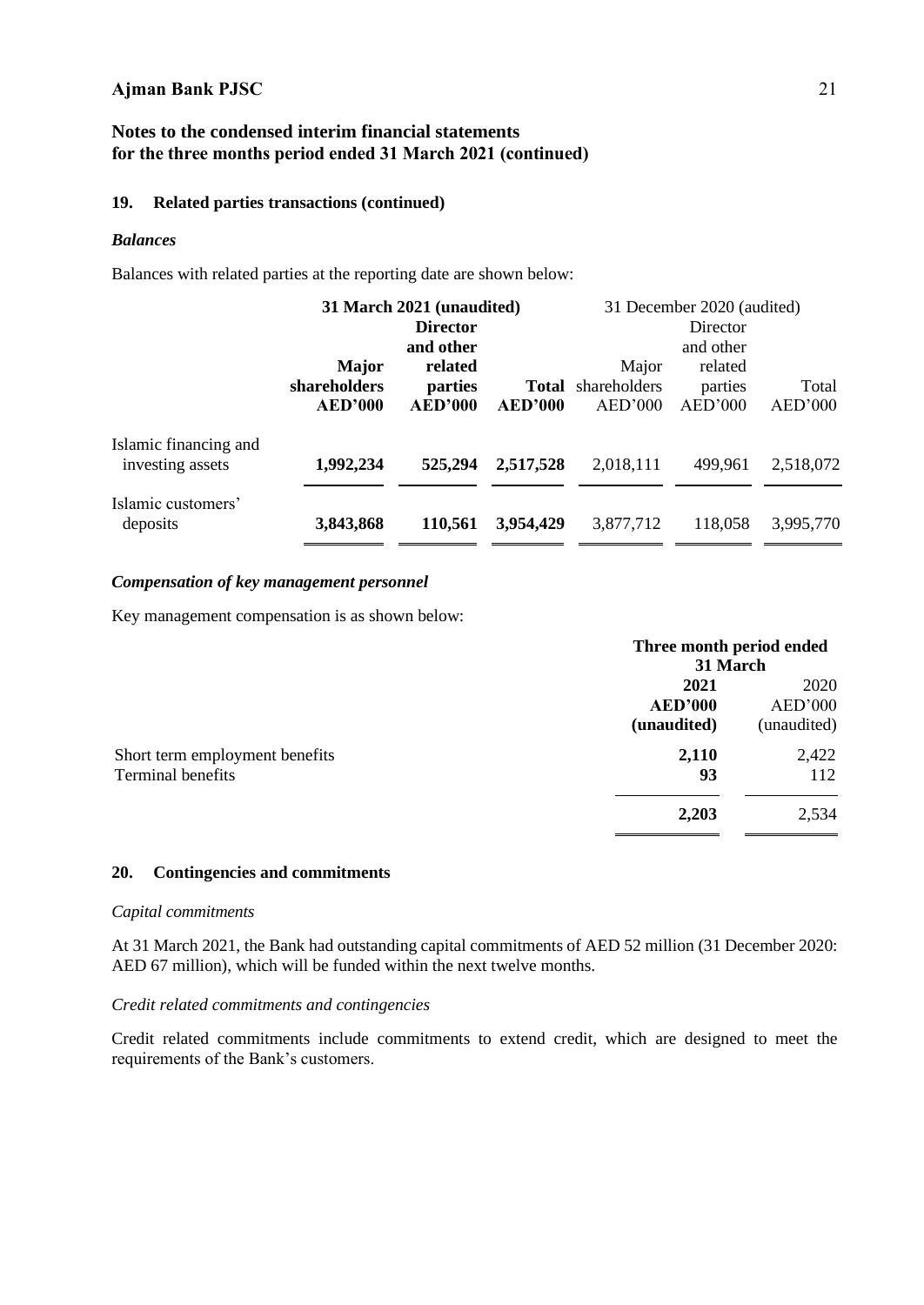# **Notes to the condensed interim financial statements for the three months period ended 31 March 2021 (continued)**

## **20. Contingencies and commitments**

The Bank had the following credit related commitments and contingent liabilities:

| 31 March<br>2021 | 31 December<br>2020 |
|------------------|---------------------|
| <b>AED'000</b>   | AED'000             |
| (unaudited)      | (audited)           |
| 366,753          | 138,440             |
| 5,709            | 3,162               |
| 286,627          | 229,822             |
| 659,089          | 371,424             |
|                  |                     |

## **21. Segment analysis**

Operating segments are reported in accordance with the internal reporting provided to the Executive Committee (the chief operating decision-maker), which is responsible for allocating resources to the reportable segments and assesses its performance.

For operating purposes, the Bank is organised into the following business segments:

- (i) Consumer banking comprising personal banking where various products are offered e.g. private customer current accounts, savings accounts, deposits, credit and debit cards, personal finance, auto finance and house mortgage;
- (ii) Corporate banking incorporating transactions with corporate bodies including government and public bodies and comprising of Islamic financing and investing assets, deposits and trade finance transactions;
- (iii) Investment banking comprising priority banking, investment solutions and alternative investment banking, leasing of commercial & residential properties; and
- (iv) Treasury incorporating activities of the dealing room, related money market, foreign exchange transactions with other banks and financial institutions including the Central Bank of the UAE.

These segments are the basis on which the Bank reports its segment information. Transactions between segments are conducted at rates determined by management, taking into consideration the cost of funds and an equitable allocation of expenses.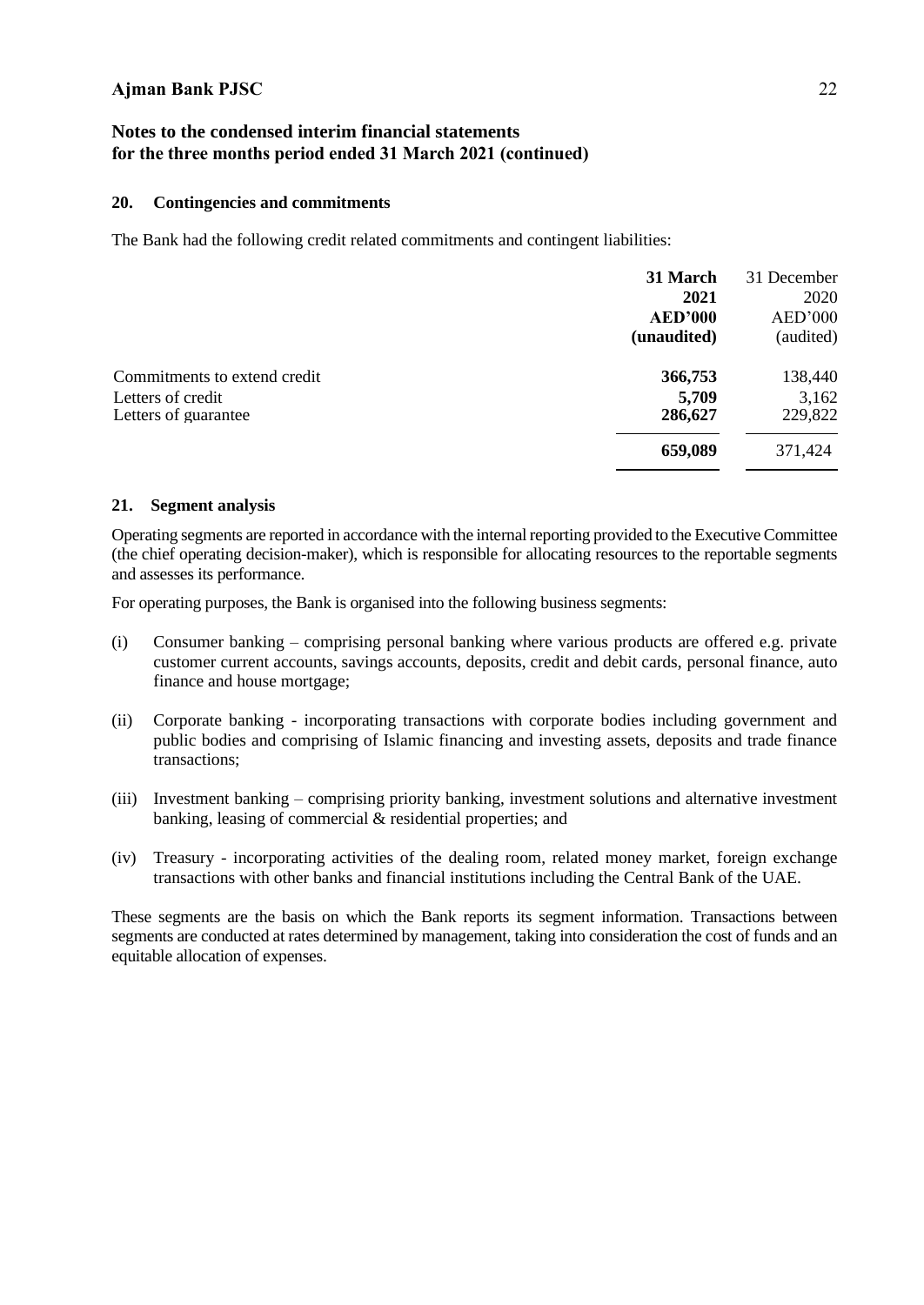# **Notes to the condensed interim financial statements for the three months period ended 31 March 2021 (continued)**

# **21. Segment analysis (continued)**

# **Segment results of operations**

The segment information provided to the Board for the reportable segments are as follows:

|                                                        | <b>Consumer</b><br>banking<br><b>AED'000</b> | Corporate<br>banking<br><b>AED'000</b> | <b>Treasury</b><br><b>AED'000</b> | <b>Investments</b><br><b>AED'000</b> | <b>Others</b><br><b>AED'000</b> | <b>Total</b><br><b>AED'000</b> |
|--------------------------------------------------------|----------------------------------------------|----------------------------------------|-----------------------------------|--------------------------------------|---------------------------------|--------------------------------|
| Three month period ended 31 March 2021 (unaudited)     |                                              |                                        |                                   |                                      |                                 |                                |
| Net income from Islamic financing and investing assets | 33,471                                       | 85,949                                 | (4,667)                           | 7,712                                |                                 | 122,465                        |
| Income from Islamic investment securities at FVTOCI    |                                              |                                        | 17,784                            | 2,175                                |                                 | 19,959                         |
| Share of results of associate                          |                                              |                                        |                                   | (2, 437)                             |                                 | (2, 437)                       |
| Impairment charges on financial assets                 | (3,178)                                      | (53, 939)                              | (1,144)                           | $\overline{2}$                       |                                 | (58,259)                       |
| Fees, commissions and other income                     | 5,136                                        | 2,128                                  | 652                               | 19,763                               | (1,294)                         | 26,385                         |
| Staff costs                                            | (11,743)                                     | (2,696)                                | (671)                             | (1,319)                              | (32,061)                        | (48, 490)                      |
| General and administrative expenses                    | (7,127)                                      | (2, 475)                               | (405)                             | (786)                                | (11,574)                        | (22, 367)                      |
| Depreciation of property and equipment                 |                                              |                                        |                                   |                                      | (5, 925)                        | (5, 925)                       |
| <b>Operating profit/(loss) (unaudited)</b>             | 16,559                                       | 28,967                                 | 11,549                            | 25,110                               | (50, 854)                       | 31,331                         |
| Three month period ended 31 March 2020 (unaudited)     |                                              |                                        |                                   |                                      |                                 |                                |
| Net income from Islamic financing and investing assets | 23,628                                       | 68,651                                 | (8, 434)                          | 7,212                                |                                 | 91,057                         |
| Income from Islamic investment securities at FVTOCI    |                                              |                                        | 26,019                            | 3,172                                |                                 | 29,191                         |
| Share of results of associate                          |                                              |                                        |                                   | 2,578                                |                                 | 2,578                          |
| Impairment charge on financial assets                  | (9,621)                                      | (63, 481)                              | (695)                             | (4,654)                              |                                 | (78, 451)                      |
| Fee, commissions and other income                      | 4,733                                        | 15,870                                 | 7,484                             | 9,869                                | (535)                           | 37,421                         |
| Staff costs                                            | (13, 542)                                    | (3,995)                                | (770)                             | (1,962)                              | (35, 462)                       | (55, 731)                      |
| General and administrative expenses                    | (8,661)                                      | (2,966)                                | (482)                             | (164)                                | (2,276)                         | (14, 549)                      |
| Depreciation of property and equipment                 |                                              |                                        |                                   |                                      | (6,907)                         | (6,907)                        |
| Operating profit/(loss) (unaudited)                    | (3,463)                                      | 14,079                                 | 23,122                            | 16,051                               | (45,180)                        | 4,609                          |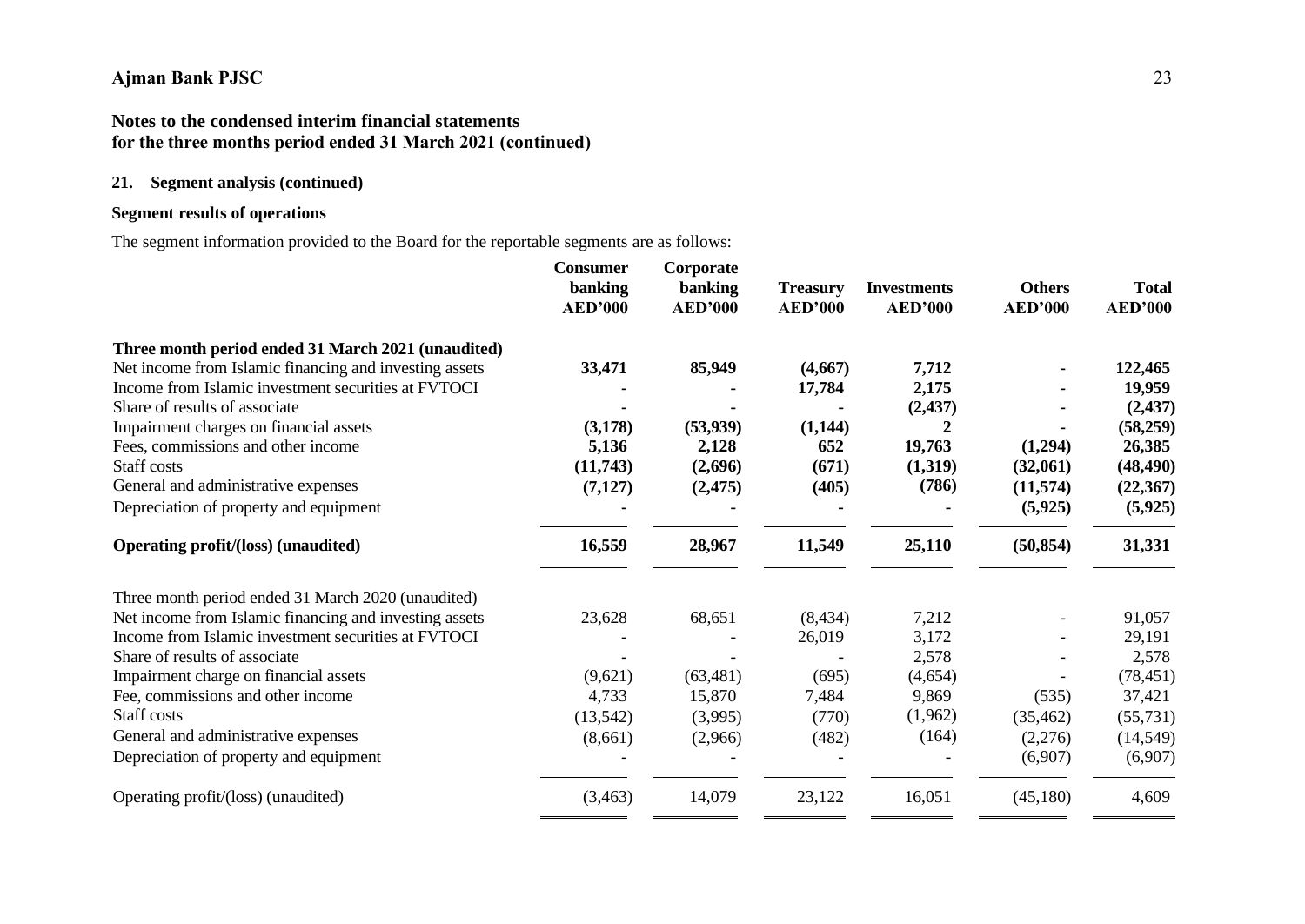# **Notes to the condensed interim financial statements for the three months period ended 31 March 2021 (continued)**

# **21. Segment analysis (continued)**

|                                                                 | <b>Consumer</b><br>banking<br>AED'000 | Corporate<br>banking<br><b>AED'000</b> | <b>Treasury</b><br><b>AED'000</b> | <b>Investments</b><br><b>AED'000</b> | <b>Others</b><br><b>AED'000</b> | <b>Total</b><br><b>AED'000</b> |
|-----------------------------------------------------------------|---------------------------------------|----------------------------------------|-----------------------------------|--------------------------------------|---------------------------------|--------------------------------|
| <b>As at 31 March 2021</b><br><b>Segment assets (unaudited)</b> | 3,288,976                             | 12,643,502                             | 3,225,312                         | 1,828,494                            | 981,144                         | 21,967,428                     |
| <b>Segment liabilities (unaudited)</b>                          | 3,279,294                             | 10,024,699                             | 4,731,714                         | 831,483                              | 588,840                         | 19,456,030                     |
| As at 31 December 2020<br>Segment assets (audited)              | 3,306,953                             | 12,779,717                             | 2,543,311                         | 1,915,245                            | 961,902                         | 21,507,128                     |
| Segment liabilities (audited)                                   | 3,387,947                             | 10,694,992                             | 3,477,419                         | 968,284                              | 475,895                         | 19,004,537                     |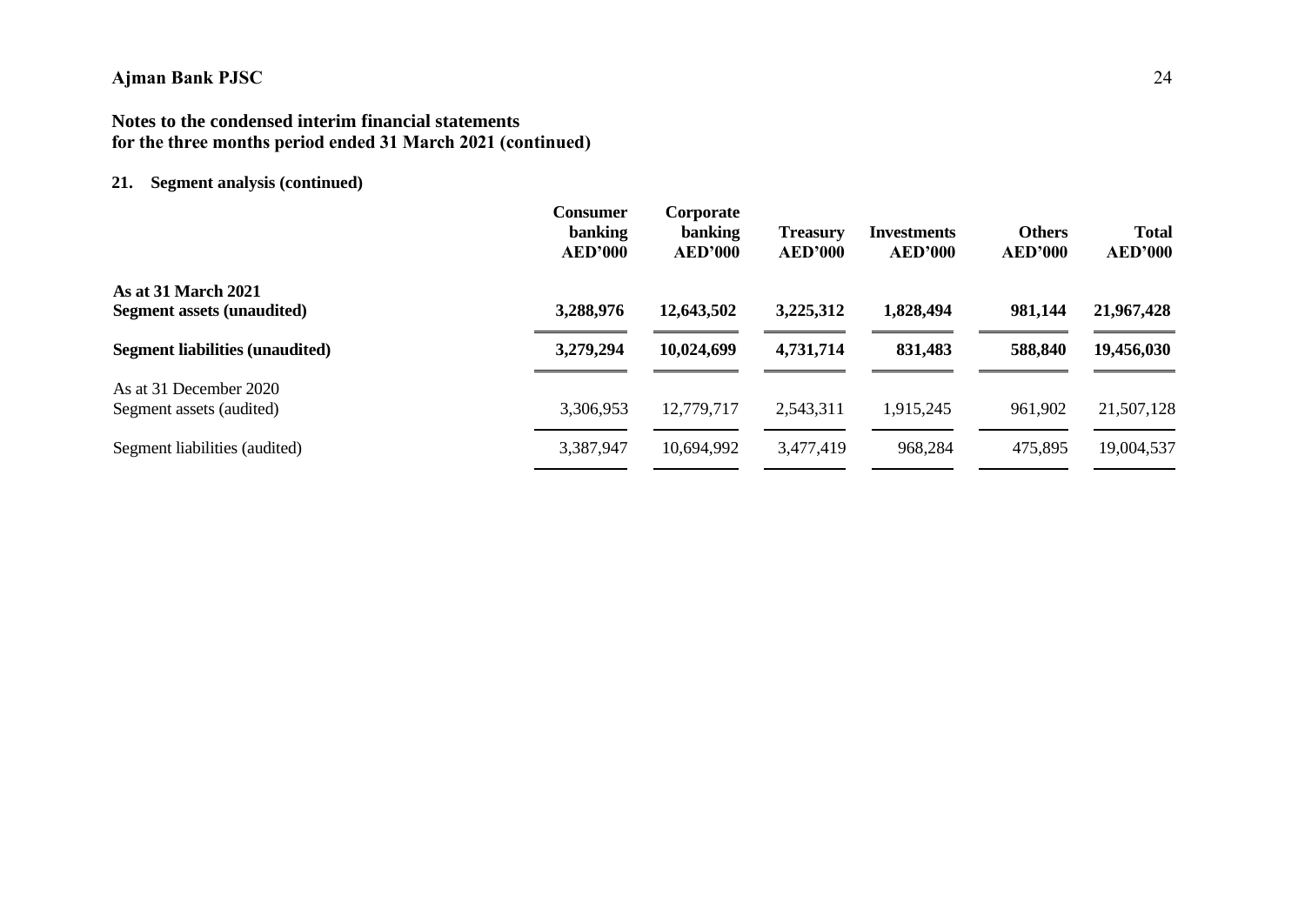# **Notes to the condensed interim financial statements for the three months period ended 31 March 2021 (continued)**

# **22. Capital management**

The Bank's capital management objectives and policies are consistent with those disclosed in the audited financial statements as at and for the year ended 31 December 2020.

## **Regulatory capital**

The Bank calculates its Capital Adequacy Ratio in line with guidelines issued by the Central Bank of the U.A.E. The Bank's regulatory capital position at the end of reporting period under Basel III is as follows:

|                                          |                | 31 March<br>2021<br><b>AED'000</b> | 31 December<br>2020 |
|------------------------------------------|----------------|------------------------------------|---------------------|
|                                          |                |                                    | AED'000             |
| Tier 1 capital                           |                | (unaudited)                        | (audited)           |
|                                          |                | 2,100,000                          | 2,100,000           |
| Share capital<br>Reserves                |                | 343,952                            | 305,549             |
|                                          |                |                                    |                     |
|                                          |                | 2,443,952                          | 2,405,549           |
| Tier 2 capital                           |                |                                    |                     |
| General provision and fair value reserve |                | 190,729                            | 188,272             |
| <b>Total regulatory capital</b>          |                | 2,634,681                          | 2,593,821           |
| <b>Risk weighted assets</b>              |                |                                    |                     |
| Credit risk                              |                | 15,258,288                         | 15,061,720          |
| Market risk                              |                | 524                                | 463                 |
| Operational risk                         |                | 1,125,368                          | 1,125,368           |
| Total risk weighted assets               |                | 16,384,180                         | 16,187,551          |
|                                          |                | <b>Capital ratios</b>              | Capital ratios      |
|                                          | <b>Minimum</b> | 31 March                           | 31 December         |
|                                          | requirement    | 2021                               | 2020                |
|                                          |                | (unaudited)                        | (audited)           |
|                                          |                |                                    |                     |

| Capital element                           |          |           |        |
|-------------------------------------------|----------|-----------|--------|
| Common equity tier 1 (CET 1) ratio        | $7\%$    | $14.92\%$ | 14.86% |
| Tier 1 capital ratio                      | $8.5\%$  | $14.92\%$ | 14.86% |
| Capital adequacy ratio                    | $10.5\%$ | 16.08%    | 16.02% |
| CET1 available for the buffer requirement | $2.5\%$  | $6.75\%$  | 6.73%  |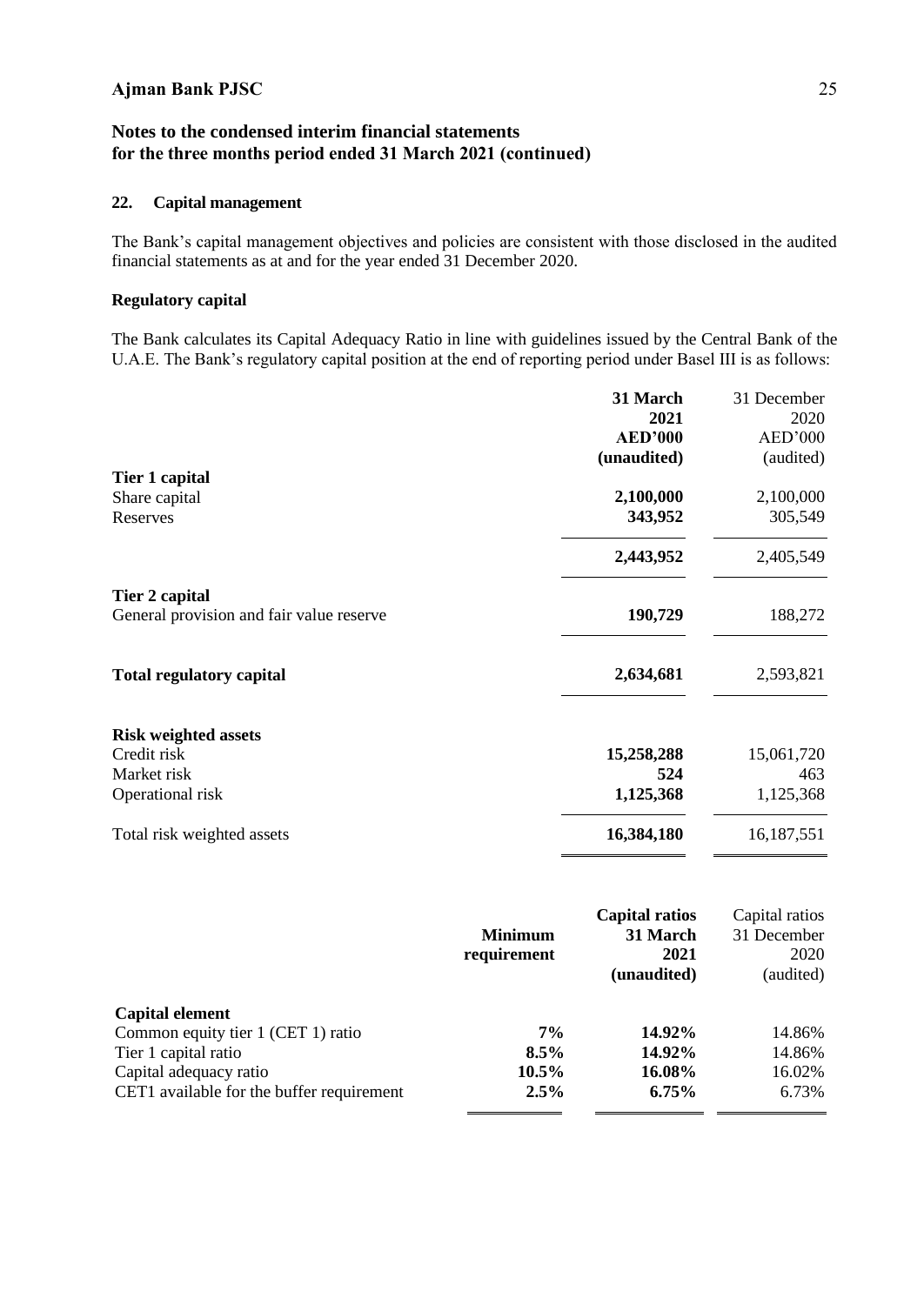# **23. Risk Management**

# **COVID-19 Impact on measurement of ECL**

The Covid-19 pandemic has had a far-reaching impact on the UAE economy, but slowly the economy is getting back on track post ease of lockdown. For interim period the government and CBUAE has implemented a number of measures to assist the business and minimize the impact of the pandemic through Targeted Economic Support Scheme (TESS).

To incorporate the uncertainty, the bank has updated the IFRS-9 model using the latest macro-economic forecast along with override of post Covid-19 projection provided by World Economic Outlook (WEO). As the projection data is taken after Covid-19 shock, IFRS-9 provision model itself incorporates significant Covid-19 impact across the Bank's exposures. Further to applying this WEO override, the bank has used the overlay strategy with management consensus to assign additional ECL charge by removing the upturn scenario and increased the weight for downturn scenario. Taking into consideration broader level measures and guidelines provided by Central Bank of UAE under the Targeted Economic Support Scheme (TESS). The Bank has done the grouping of the customer based on significant increase in credit risk (SICR). The Bank has also considered guidelines issued by the International Accounting Standards Board (IASB) on 27 March 2021 and Basel Committee issued on 4 April 2020 on determination of expected credit losses.

As advised by CBUAE under TESS guidelines, customer grouping is done looking at the customer profile. Customers who have availed TESS and is facing short term liquidity issues without SICR is retained in group 1, while the customer's with SICR is moved to group 2. Under IFRS 9, Islamic financing and investing assets are required to be moved from Stage 1 to Stage 2 if they have been the subject of a significant increase in credit risk (SICR) since origination.

## **Reasonableness of Forward Looking Information and probability weights**

Despite several challenges associated with doing IFRS-9 provision estimate by incorporating the overall impact of Covid-19. Bank has refreshed the IFRS-9 provision model using the latest macro-economic forecast along with additional shock of macro-economic outlook provided WEO. All the macro-economic variable used within the model has been shocked and applied to incorporate the effect of Covid-19 and bring the forecast in line with recent forecast published by well-known institutions.

The Bank has used the workout LGD model which is purely based on Bank specific data based on its own curing, restructuring, recovery and collateral backing. In addition to incorporation of Covid-19 shock within the IFRS-9 model, the Bank has created additional overlay for corporate and retail portfolio using below set of mechanism.

For corporate portfolio the Bank has done the grouping of the customers who have availed TESS and simultaneously changed the scenario probability weights, to create additional overlay. For the retail portfolio a level of segmentation has been done where in UAE local exposure has been kept out of the grouping consideration (given the financial stability assurance provided to them)

Additional overlay for Corporate & SME portfolio is estimated as follows:

- Group 1: Customers who have availed TESS, and are facing short term liquidity issues without significant increase in credit risk. 12-month ECL is estimated for these customers keeping them in Stage 1.
- Group 2: Customers who have availed TESS, and are facing significant increase in credit risk (SICR). Life time ECL is estimated for these customers after classifying them in Stage 2.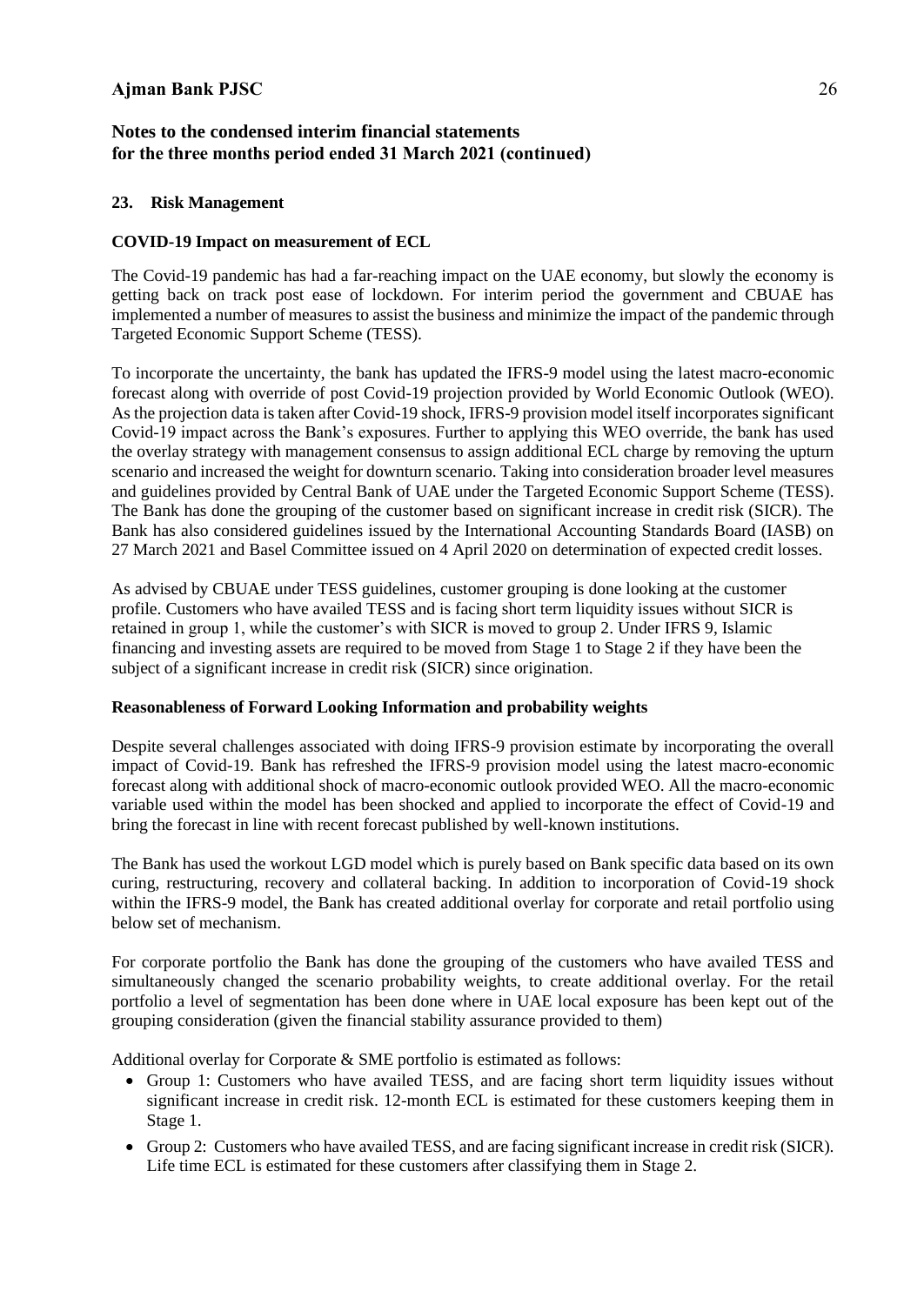# **Notes to the condensed interim financial statements for the three months period ended 31 March 2021 (continued)**

## **23. Risk Management (continued)**

## **COVID-19 Impact on measurement of ECL (continued)**

## **Reasonableness of Forward Looking Information and probability weights (continued)**

• Scenario probability weights are changed from existing (Baseline Scenario: 62.5%, Downturn Scenario: 18.75%, Upturn Scenario: 18.75%) to (Baseline Scenario: 75%, Downturn Scenario: 25%, Upturn Scenario: 0%). Upturn Scenario is taken out of consideration till the time uncertainty persists.

Additional overlay for Retail portfolio is estimated as follows:

- Bank ECL model for the retail portfolio is built on pool level data. Separate models are built for different segments of the retail portfolio (i.e. Home Finance, Auto Finance, and Personal Finance).
- Scenario probability weights are changed from existing (Baseline Scenario: 62.5%, Downturn Scenario: 18.75%, Upturn Scenario: 18.75%) to (Baseline Scenario: 75%, Downturn Scenario: 25%, Upturn Scenario: 0%). Upturn Scenario is taken out of consideration till the time uncertainty persists.
- All the retail exposure for UAE local customers who have availed TESS are not considered for grouping consideration as no significant increase in credit risk is anticipated because of financial assurance provided to them.
- By doing broader level assessment for all the expatriate's retail exposure who have availed TESS. Secured exposures which are backed by collateral (i.e. Home Finance, Auto Finance) looked more resilient than unsecured exposure (Personal Finance).
- Looking at overall TESS availed retail expatriates portfolio, 5% of the secured exposures will notice significant increase in credit risk and will move to Group 2 (i.e. Stage 2) whereas 15% of unsecured exposures in this segment will move to Group 2.

The treasury segment of the portfolio comprises mostly of sukuk, and is classified as FVTOCI. Considering much higher level of due diligence for listed securities, any risk associated with the securities immediately gets reflected in the price. The bank has kept the scenario weights intact for this segment of portfolio.

The Credit Department of the Bank will progressively keep on collecting all the information related to status of each customer who has applied for relief in the form of deferral during the current period. As soon as enough information is available to ascertain significant increase in credit risk, the department will classify those customers into Group 2. The same will be presented to the Credit committee for approval on the assignment of the customer to the appropriate stage.

## **Analysis of clients benefitting from payment deferrals**

The table below contains analysis of the deferred amount and outstanding balances of customers benefitting from deferrals.

|                              | Corporate<br>banking<br><b>AED'000</b> | <b>Consumer</b><br>banking<br><b>AED'000</b> | <b>Total</b><br><b>AED'000</b> |
|------------------------------|----------------------------------------|----------------------------------------------|--------------------------------|
| At 31 March 2021 (unaudited) |                                        |                                              |                                |
| <b>Deferral Amount</b>       |                                        |                                              |                                |
| Islamic Financing            | 318,490                                | 67,657                                       | 386,147                        |
|                              | 318,490                                | 67,657                                       | 386,147                        |
| <b>Exposures</b>             |                                        |                                              |                                |
| Islamic Financing            | 3,610,866                              | 1,047,511                                    | 4,658,378                      |
|                              | 3,610,866                              | 1,047,511                                    | 4,658,378                      |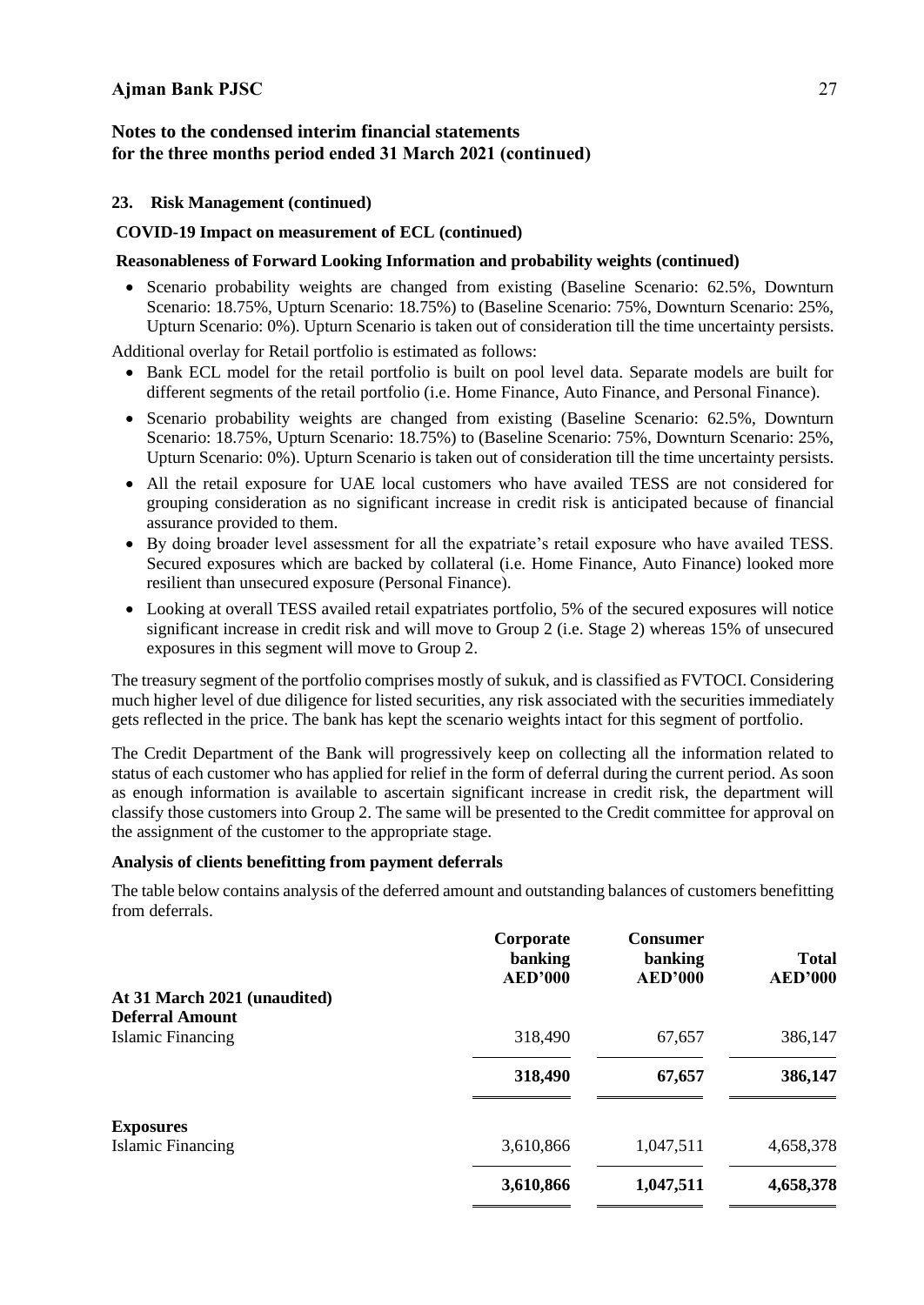# **23. Risk Management (continued)**

# **COVID-19 Impact on measurement of ECL (continued)**

The table below contains analysis of outstanding balances and related ECL of customers benefitting from deferrals.

|                                                                        | 12-month<br><b>ECL</b><br><b>AED'000</b> | <b>Lifetime</b><br><b>ECL</b> not<br>credit-<br>impaired<br><b>AED'000</b> | <b>Lifetime</b><br><b>ECL</b><br>credit-<br>impaired<br><b>AED'000</b> | <b>Total</b><br><b>AED'000</b> |
|------------------------------------------------------------------------|------------------------------------------|----------------------------------------------------------------------------|------------------------------------------------------------------------|--------------------------------|
| <b>Corporate Banking</b><br>Group 1                                    |                                          |                                                                            |                                                                        |                                |
| Islamic financing and investing assets                                 | 725,505                                  | 265,407                                                                    |                                                                        | 990,912                        |
| Less: Expected credit losses                                           | (2,879)                                  | (2,633)                                                                    |                                                                        | (5,512)                        |
|                                                                        | 725,505                                  | 262,774                                                                    |                                                                        | 985,399                        |
| Group 2                                                                |                                          |                                                                            |                                                                        |                                |
| Islamic financing and investing assets                                 |                                          | 2,577,762<br>(20, 389)                                                     | 42,193<br>(6,906)                                                      | 2,619,955<br>(27,295)          |
| Less: Expected credit losses                                           |                                          |                                                                            |                                                                        |                                |
|                                                                        |                                          | 2,557,373                                                                  | 35,287                                                                 | 2,592,660                      |
| <b>Consumer Banking</b><br>Group 1                                     | 871,071                                  | 77,205                                                                     |                                                                        | 948,275                        |
| Islamic financing and investing assets<br>Less: Expected credit losses | (4,849)                                  | (15, 437)                                                                  |                                                                        | (20, 286)                      |
|                                                                        | 866,221                                  | 61,768                                                                     |                                                                        | 927,989                        |
| Group 2                                                                |                                          |                                                                            |                                                                        |                                |
| Islamic financing and investing assets<br>Less: Expected credit losses |                                          | 89,944<br>(7,159)                                                          | 9,292<br>(1,737)                                                       | 99,236<br>(8,896)              |
|                                                                        |                                          | 82,785                                                                     | 7,555                                                                  | 90,340                         |

## **The total changes in Exposure at Default (EAD) since December 2020**

Below is an analysis of total changes in EAD since 31 December 2020 on customers benefitting from payment deferrals:

|                                               | <b>AED'000</b> |
|-----------------------------------------------|----------------|
| EAD as at 1 January 2021                      | 6,133,464      |
| Additions during the period                   | 666,274        |
| Repayments / de-recognition during the period | (2,141,360)    |
| EAD as at 31 March 2021                       | 4,658,378      |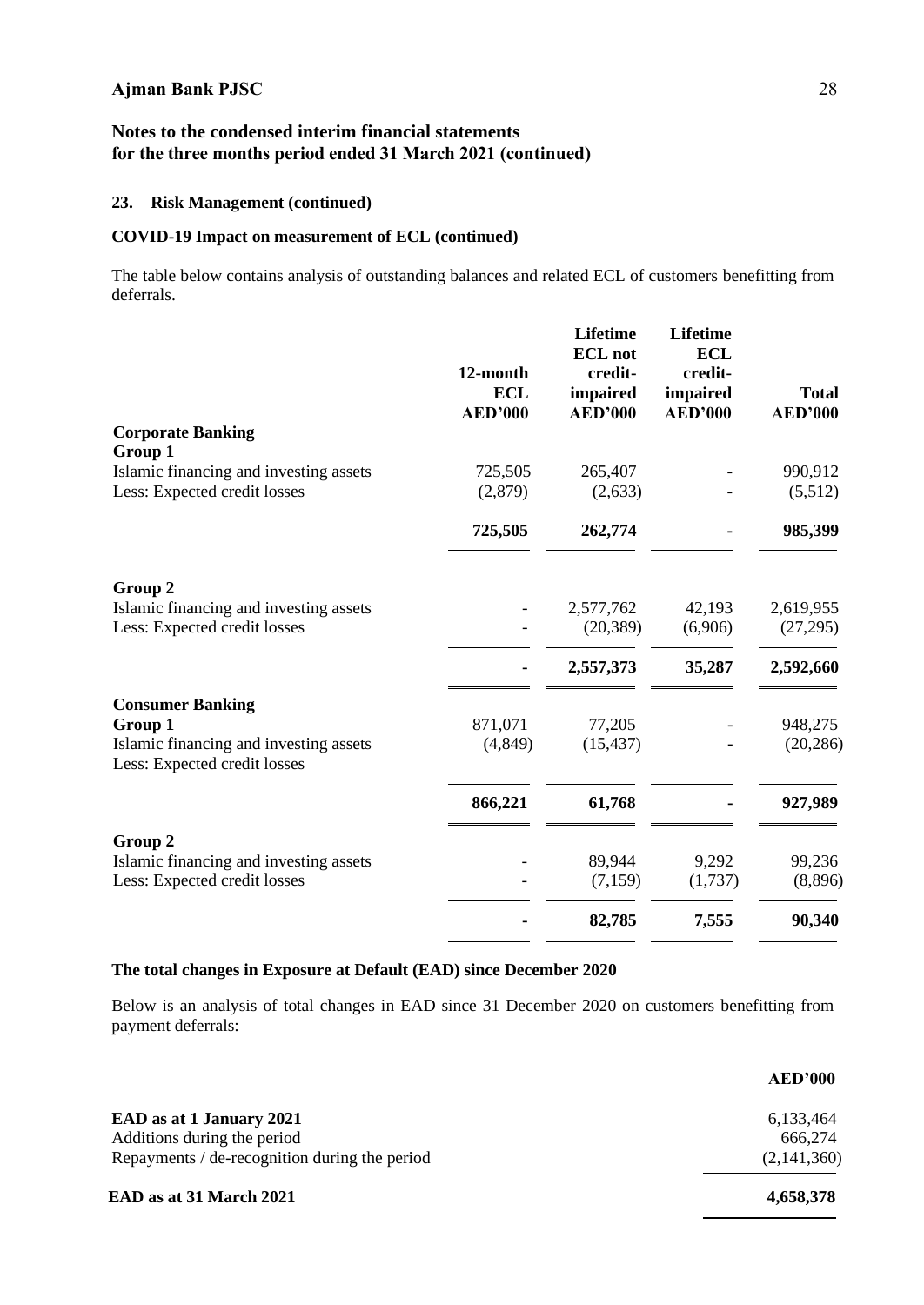# **23. Risk Management (continued)**

# **COVID-19 Impact on measurement of ECL (continued)**

# **Stage migrations estimated as EAD by portfolio since December 2020**

Below is an analysis of stage migrations since 31 December 2020 on customers benefitting from payment deferrals:

|                                               | 12-month<br><b>ECL</b><br><b>AED'000</b> | <b>Lifetime</b><br><b>ECL</b> not<br>credit-<br>impaired<br><b>AED'000</b> | <b>Lifetime</b><br><b>ECL</b><br>credit-<br>impaired<br><b>AED'000</b> | <b>Total</b><br><b>AED'000</b> |
|-----------------------------------------------|------------------------------------------|----------------------------------------------------------------------------|------------------------------------------------------------------------|--------------------------------|
| <b>Corporate Banking</b>                      |                                          |                                                                            |                                                                        |                                |
| EAD as at 1 January 2021                      | 1,601,106                                | 2,885,291                                                                  | 59,855                                                                 | 4,546,252                      |
| Transferred from 12-month ECL                 | (19,261)                                 | 19,261                                                                     |                                                                        |                                |
| <b>Transferred from Lifetime ECL</b>          |                                          |                                                                            |                                                                        |                                |
| not credit-impaired                           |                                          |                                                                            |                                                                        |                                |
| Transferred from Lifetime ECL credit-impaired |                                          | 23,795                                                                     | (23,795)                                                               |                                |
| Change in exposure                            | 7,948                                    | (2,609)                                                                    | 1,020                                                                  | 6,359                          |
| Originated during the year                    | 104,209                                  | 493,092                                                                    | 5,113                                                                  | 602,414                        |
| Derecognised during the year                  | (968, 498)                               | (575,660)                                                                  |                                                                        | (1,544,158)                    |
| EAD as at 31 March 2021                       | 725,505                                  | 2,843,169                                                                  | 42,193                                                                 | 3,610,866                      |
| <b>Consumer Banking</b>                       |                                          |                                                                            |                                                                        |                                |
| EAD as at 1 January 2021                      | 1,334,734                                | 220,316                                                                    | 32,161                                                                 | 1,587,211                      |
| Transferred from 12-month ECL                 | (31,791)                                 | 31,555                                                                     | 235                                                                    |                                |
| <b>Transferred from Lifetime ECL</b>          |                                          |                                                                            |                                                                        |                                |
| not credit-impaired                           | 2,174                                    | (8,081)                                                                    | 5,908                                                                  |                                |
| Transferred from Lifetime ECL credit-impaired |                                          | 616                                                                        | (616)                                                                  |                                |
| Change in exposure                            | (10, 946)                                | 4,601                                                                      | 56                                                                     | (6,289)                        |
| Originated during the year                    | 1,123                                    |                                                                            |                                                                        | 1,123                          |
| Derecognised during the year                  | (424, 225)                               | (81, 857)                                                                  | (28, 452)                                                              | (534, 534)                     |
| EAD as at 31 March 2021                       | 871,071                                  | 167,149                                                                    | 9,292                                                                  | 1,047,511                      |

Below is an analysis of change in ECL since 31 December 2020 on corporate customers benefitting from payment deferrals.

|                                           | <b>AED'000</b> |
|-------------------------------------------|----------------|
| <b>ECL</b> allowance as at 1 January 2021 | 41,168         |
| $01 -$ Manufacturing                      | (1,646)        |
| 02 - Construction and real estate         | 9,353          |
| $03 - Education$                          | (65)           |
| $04 - Trading$                            | (7,152)        |
| $05 -$ Hospitals                          | (6,091)        |
| $06 - Transportation$                     | (264)          |
| $07 - Others$                             | (2,496)        |
| <b>ECL allowance as at 31 March 2021</b>  | 32,807         |